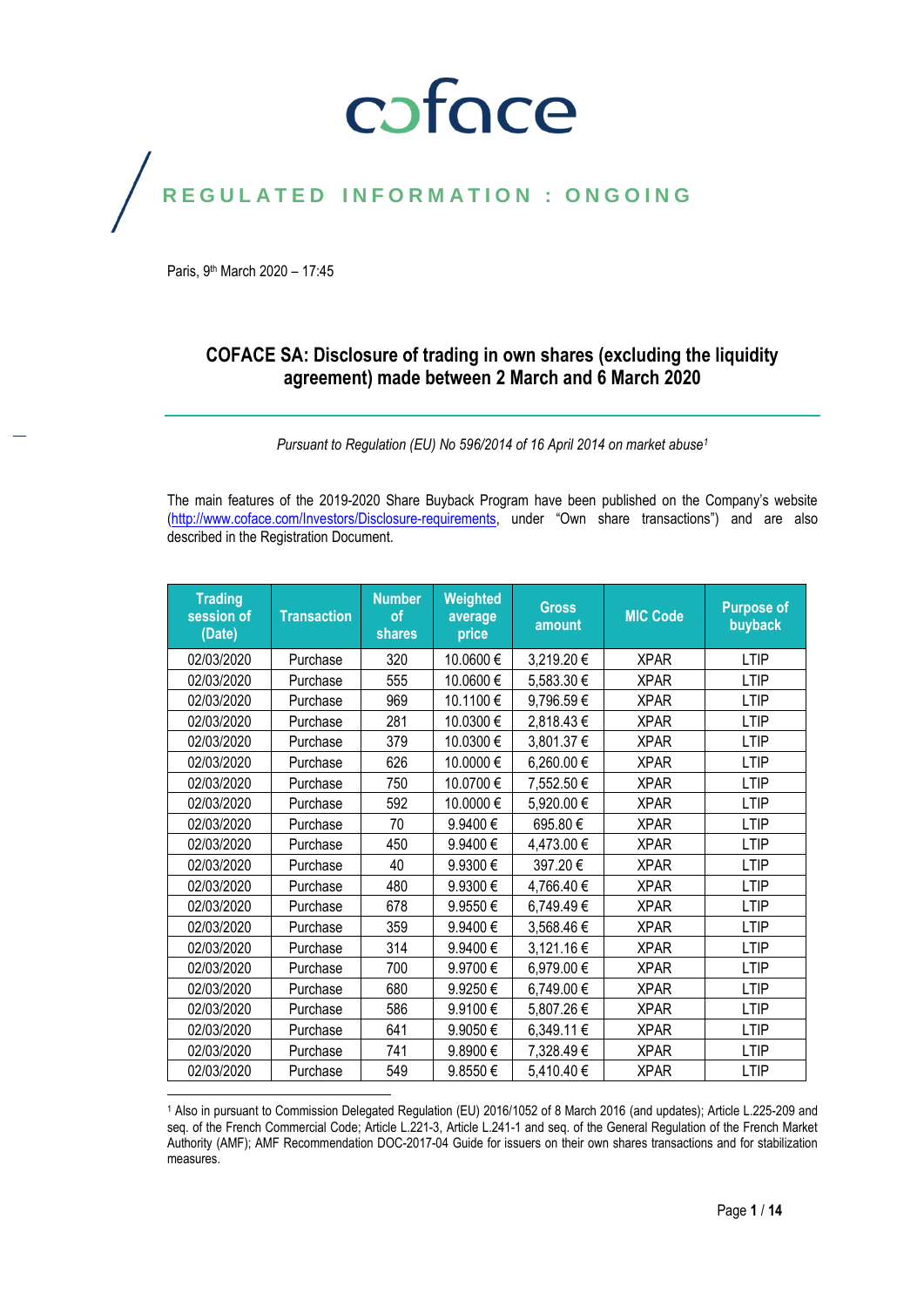| 02/03/2020 | Purchase | 97  | 9.8300€ | 953.51€    | <b>XPAR</b> | <b>LTIP</b> |
|------------|----------|-----|---------|------------|-------------|-------------|
| 02/03/2020 | Purchase | 443 | 9.8300€ | 4,354.69 € | <b>XPAR</b> | <b>LTIP</b> |
| 02/03/2020 | Purchase | 180 | 9.8300€ | 1,769.40 € | <b>XPAR</b> | <b>LTIP</b> |
| 02/03/2020 | Purchase | 171 | 9.8750€ | 1,688.63 € | <b>XPAR</b> | <b>LTIP</b> |
| 02/03/2020 | Purchase | 85  | 9.8750€ | 839.38€    | <b>XPAR</b> | <b>LTIP</b> |
| 02/03/2020 | Purchase | 421 | 9.8750€ | 4,157.38 € | <b>XPAR</b> | <b>LTIP</b> |
| 02/03/2020 | Purchase | 541 | 9.8450€ | 5,326.15 € | <b>XPAR</b> | LTIP        |
| 02/03/2020 | Purchase | 523 | 9.8250€ | 5,138.48 € | <b>XPAR</b> | <b>LTIP</b> |
| 02/03/2020 | Purchase | 234 | 9.8250€ | 2,299.05 € | <b>XPAR</b> | <b>LTIP</b> |
| 02/03/2020 | Purchase | 409 | 9.8250€ | 4,018.43€  | <b>XPAR</b> | <b>LTIP</b> |
| 02/03/2020 | Purchase | 518 | 9.7650€ | 5,058.27 € | <b>XPAR</b> | <b>LTIP</b> |
| 02/03/2020 | Purchase | 11  | 9.7650€ | 107.42€    | <b>XPAR</b> | <b>LTIP</b> |
| 02/03/2020 | Purchase | 680 | 9.7650€ | 6,640.20 € | <b>XPAR</b> | <b>LTIP</b> |
| 02/03/2020 | Purchase | 415 | 9.7100€ | 4,029.65 € | <b>XPAR</b> | <b>LTIP</b> |
| 02/03/2020 | Purchase | 283 | 9.7100€ | 2,747.93 € | <b>XPAR</b> | <b>LTIP</b> |
| 02/03/2020 | Purchase | 127 | 9.7050€ | 1,232.54 € | <b>XPAR</b> | <b>LTIP</b> |
| 02/03/2020 | Purchase | 306 | 9.7050€ | 2,969.73€  | <b>XPAR</b> | <b>LTIP</b> |
| 02/03/2020 | Purchase | 109 | 9.7050€ | 1,057.85 € | <b>XPAR</b> | <b>LTIP</b> |
| 02/03/2020 | Purchase | 127 | 9.7050€ | 1,232.54 € | <b>XPAR</b> | <b>LTIP</b> |
| 02/03/2020 | Purchase | 694 | 9.6700€ | 6,710.98 € | <b>XPAR</b> | <b>LTIP</b> |
| 02/03/2020 | Purchase | 653 | 9.6500€ | 6,301.45 € | <b>XPAR</b> | <b>LTIP</b> |
| 02/03/2020 | Purchase | 56  | 9.6850€ | 542.36€    | <b>XPAR</b> | <b>LTIP</b> |
| 02/03/2020 | Purchase | 350 | 9.6850€ | 3,389.75 € | <b>XPAR</b> | <b>LTIP</b> |
| 02/03/2020 | Purchase | 107 | 9.6850€ | 1,036.30 € | <b>XPAR</b> | <b>LTIP</b> |
| 02/03/2020 | Purchase | 6   | 9.6850€ | 58.11€     | <b>XPAR</b> | <b>LTIP</b> |
| 02/03/2020 | Purchase | 672 | 9.7150€ | 6,528.48 € | <b>XPAR</b> | <b>LTIP</b> |
| 02/03/2020 | Purchase | 594 | 9.7300€ | 5,779.62 € | <b>XPAR</b> | <b>LTIP</b> |
| 02/03/2020 | Purchase | 383 | 9.7200€ | 3,722.76 € | <b>XPAR</b> | <b>LTIP</b> |
| 02/03/2020 | Purchase | 189 | 9.7200€ | 1,837.08 € | <b>XPAR</b> | <b>LTIP</b> |
| 02/03/2020 | Purchase | 87  | 9.7200€ | 845.64€    | <b>XPAR</b> | <b>LTIP</b> |
| 02/03/2020 | Purchase | 189 | 9.6900€ | 1,831.41 € | <b>XPAR</b> | LTIP        |
| 02/03/2020 | Purchase | 69  | 9.6900€ | 668.61€    | <b>XPAR</b> | <b>LTIP</b> |
| 02/03/2020 | Purchase | 425 | 9.6900€ | 4,118.25 € | <b>XPAR</b> | <b>LTIP</b> |
| 02/03/2020 | Purchase | 556 | 9.6800€ | 5,382.08€  | <b>XPAR</b> | <b>LTIP</b> |
| 02/03/2020 | Purchase | 394 | 9.6850€ | 3,815.89 € | <b>XPAR</b> | <b>LTIP</b> |
| 02/03/2020 | Purchase | 143 | 9.6850€ | 1,384.96 € | <b>XPAR</b> | LTIP        |
| 02/03/2020 | Purchase | 726 | 9.7250€ | 7,060.35 € | <b>XPAR</b> | <b>LTIP</b> |
| 02/03/2020 | Purchase | 64  | 9.7800€ | 625.92€    | <b>XPAR</b> | LTIP        |
| 02/03/2020 | Purchase | 589 | 9.7800€ | 5,760.42 € | <b>XPAR</b> | <b>LTIP</b> |
| 02/03/2020 | Purchase | 403 | 9.7950€ | 3,947.39 € | <b>XPAR</b> | LTIP        |
| 02/03/2020 | Purchase | 135 | 9.7950€ | 1,322.33 € | <b>XPAR</b> | LTIP        |
| 02/03/2020 | Purchase | 668 | 9.7850€ | 6,536.38 € | <b>XPAR</b> | <b>LTIP</b> |
| 02/03/2020 | Purchase | 690 | 9.7850€ | 6,751.65€  | <b>XPAR</b> | <b>LTIP</b> |
| 02/03/2020 | Purchase | 382 | 9.7300€ | 3,716.86 € | <b>XPAR</b> | <b>LTIP</b> |
| 02/03/2020 | Purchase | 359 | 9.7300€ | 3,493.07 € | <b>XPAR</b> | <b>LTIP</b> |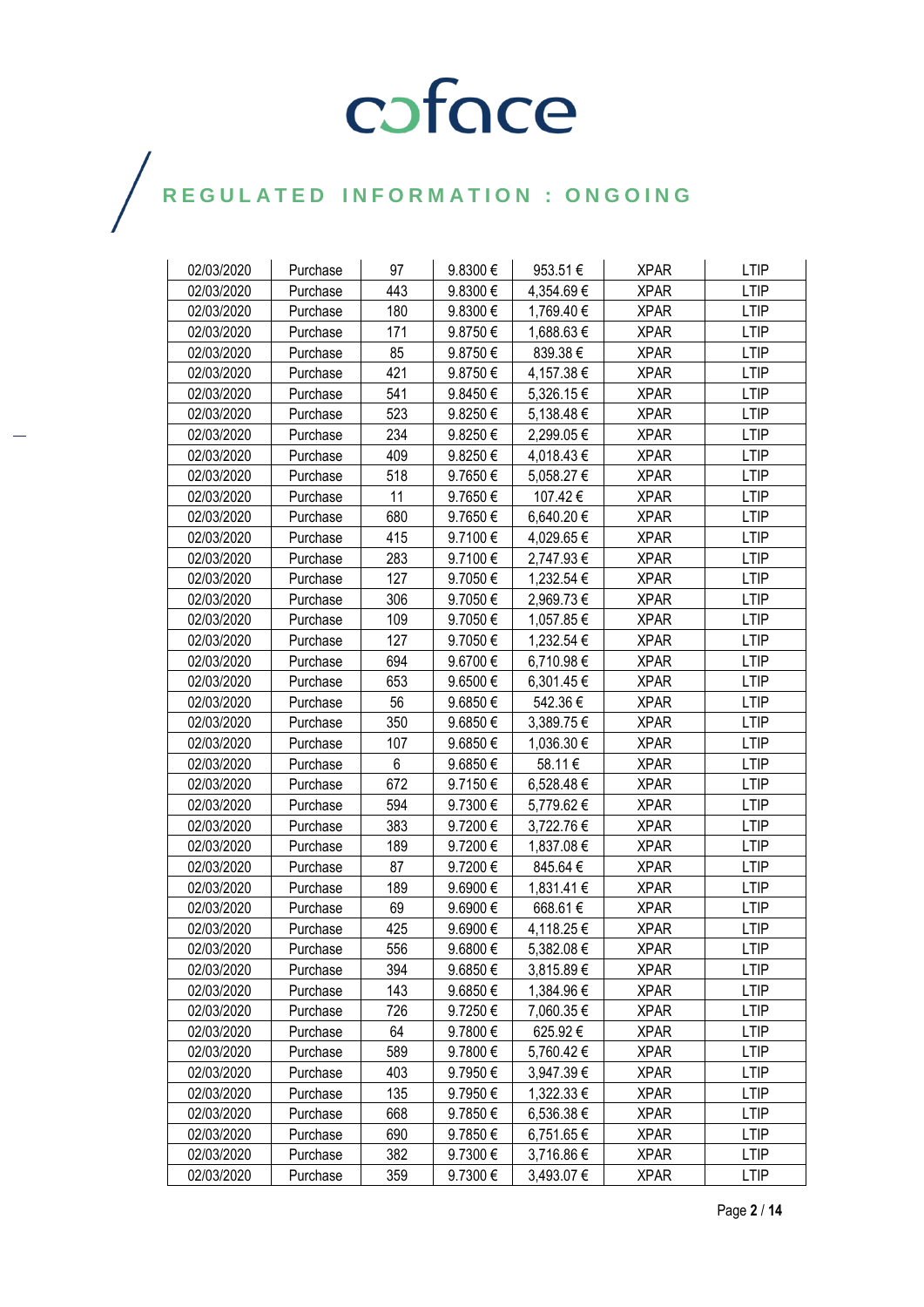| 02/03/2020               | Purchase             | 308        | 9.7600€              | 3,006.08 €               | <b>XPAR</b>                | <b>LTIP</b>                |
|--------------------------|----------------------|------------|----------------------|--------------------------|----------------------------|----------------------------|
| 02/03/2020               | Purchase             | 312        | 9.7600€              | 3,045.12 €               | <b>XPAR</b>                | LTIP                       |
| 02/03/2020               | Purchase             | 87         | 9.7700€              | 849.99€                  | <b>XPAR</b>                | <b>LTIP</b>                |
| 02/03/2020               | Purchase             | 558        | 9.7700€              | 5,451.66 €               | <b>XPAR</b>                | <b>LTIP</b>                |
| 02/03/2020               | Purchase             | 68         | 9.7700€              | 664.36€                  | <b>XPAR</b>                | <b>LTIP</b>                |
| 02/03/2020               | Purchase             | 712        | 9.7500€              | 6,942.00 €               | <b>XPAR</b>                | <b>LTIP</b>                |
| 02/03/2020               | Purchase             | 999        | 9.7550€              | 9,745.25 €               | <b>XPAR</b>                | <b>LTIP</b>                |
| 02/03/2020               | Purchase             | 53         | 9.7650€              | 517.55€                  | <b>XPAR</b>                | <b>LTIP</b>                |
| 02/03/2020               | Purchase             | 598        | 9.7650€              | 5,839.47 €               | <b>XPAR</b>                | <b>LTIP</b>                |
| 02/03/2020               | Purchase             | 4          | 9.7650€              | 39.06€                   | <b>XPAR</b>                | <b>LTIP</b>                |
| 02/03/2020               | Purchase             | 56         | 9.7650€              | 546.84€                  | <b>XPAR</b>                | <b>LTIP</b>                |
| 02/03/2020               | Purchase             | 659        | 9.7400€              | 6,418.66 €               | <b>XPAR</b>                | <b>LTIP</b>                |
| 02/03/2020               | Purchase             | 173        | 9.7300€              | 1,683.29 €               | <b>XPAR</b>                | <b>LTIP</b>                |
| 02/03/2020               | Purchase             | 476        | 9.7300€              | 4,631.48 €               | <b>XPAR</b>                | <b>LTIP</b>                |
| 02/03/2020               | Purchase             | 1,148      | 9.7900€              | 11,238.92 €              | <b>XPAR</b>                | <b>LTIP</b>                |
| 02/03/2020               | Purchase             | 500        | 9.7900€              | 4,895.00 €               | <b>XPAR</b>                | <b>LTIP</b>                |
| 02/03/2020               | Purchase             | 500        | 9.7900€              | 4,895.00 €               | <b>XPAR</b>                | <b>LTIP</b>                |
| 02/03/2020               | Purchase             | 500        | 9.7900€              | 4,895.00 €               | <b>XPAR</b>                | <b>LTIP</b>                |
| 02/03/2020               | Purchase             | 266        | 9.7900€              | 2,604.14 €               | <b>XPAR</b>                | <b>LTIP</b>                |
| 02/03/2020               | Purchase             | 360        | 9.7900€              | 3,524.40 €               | <b>XPAR</b>                | <b>LTIP</b>                |
| 02/03/2020               | Purchase             | 140        | 9.7900€              | 1,370.60 €               | <b>XPAR</b>                | <b>LTIP</b>                |
| 02/03/2020               | Purchase             | 500        | 9.7900€              | 4,895.00 €               | <b>XPAR</b>                | <b>LTIP</b>                |
| Total 02/03/2020         |                      |            |                      |                          |                            |                            |
|                          |                      | 35,000     | 9.8238€              | 343,834€                 | <b>XPAR</b>                | <b>LTIP</b>                |
| 03/03/2020               | Purchase             | 893        | 9.8350€              | 8,782.66 €               | <b>XPAR</b>                | <b>LTIP</b>                |
| 03/03/2020               | Purchase             | 298        | 9.8850€              | 2,945.73 €               | <b>XPAR</b>                | <b>LTIP</b>                |
| 03/03/2020               | Purchase             | 419        | 9.8850€              | 4,141.82 €               | <b>XPAR</b>                | <b>LTIP</b>                |
| 03/03/2020               | Purchase             | 1,244      | 9.9750€              | 12,408.90 €              | <b>XPAR</b>                | <b>LTIP</b>                |
| 03/03/2020               | Purchase             | 70         | 9.9650€              | 697.55€                  | <b>XPAR</b>                | <b>LTIP</b>                |
| 03/03/2020               | Purchase             | 218        | 9.9650€              | 2,172.37 €               | <b>XPAR</b>                | <b>LTIP</b>                |
| 03/03/2020               | Purchase             | 200        | 9.9650€              | 1,993.00 €               | <b>XPAR</b>                | <b>LTIP</b>                |
| 03/03/2020               | Purchase             | 255        | 9.9650€              | 2,541.08 €               | <b>XPAR</b>                | <b>LTIP</b>                |
| 03/03/2020               | Purchase             | 200        | 10.0500€             | 2,010.00 €               | <b>XPAR</b>                | <b>LTIP</b>                |
| 03/03/2020               | Purchase             | 98         | 10.0500 €            | 984.90€                  | <b>XPAR</b>                | <b>LTIP</b>                |
| 03/03/2020               | Purchase             | 312        | 10.0500€             | 3,135.60 €               | <b>XPAR</b>                | <b>LTIP</b>                |
| 03/03/2020               | Purchase             | 143        | 10.0500 €            | 1,437.15 €               | <b>XPAR</b>                | <b>LTIP</b>                |
| 03/03/2020               | Purchase             | 352        | 10.0900 €            | 3,551.68 €               | <b>XPAR</b>                | <b>LTIP</b>                |
| 03/03/2020               | Purchase             | 85         | 10.0900 €            | 857.65€                  | <b>XPAR</b>                | <b>LTIP</b>                |
| 03/03/2020               | Purchase             | 326        | 10.0900 €            | 3,289.34 €               | <b>XPAR</b>                | <b>LTIP</b>                |
| 03/03/2020               | Purchase             | 478        | 10.0500 €            | 4,803.90 €               | <b>XPAR</b>                | <b>LTIP</b>                |
| 03/03/2020               | Purchase             | 201        | 10.0500€             | 2,020.05€                | <b>XPAR</b>                | <b>LTIP</b>                |
| 03/03/2020               | Purchase             | 157        | 9.9850€              | 1,567.65 €               | <b>XPAR</b>                | <b>LTIP</b>                |
| 03/03/2020               | Purchase             | 600        | 9.9850€              | 5,991.00 €               | <b>XPAR</b>                | <b>LTIP</b>                |
| 03/03/2020               | Purchase             | 400        | 10.0000 €            | 4,000.00 €               | <b>XPAR</b>                | LTIP                       |
| 03/03/2020<br>03/03/2020 | Purchase<br>Purchase | 272<br>409 | 10.0000 €<br>9.9750€ | 2,720.00 €<br>4,079.78 € | <b>XPAR</b><br><b>XPAR</b> | <b>LTIP</b><br><b>LTIP</b> |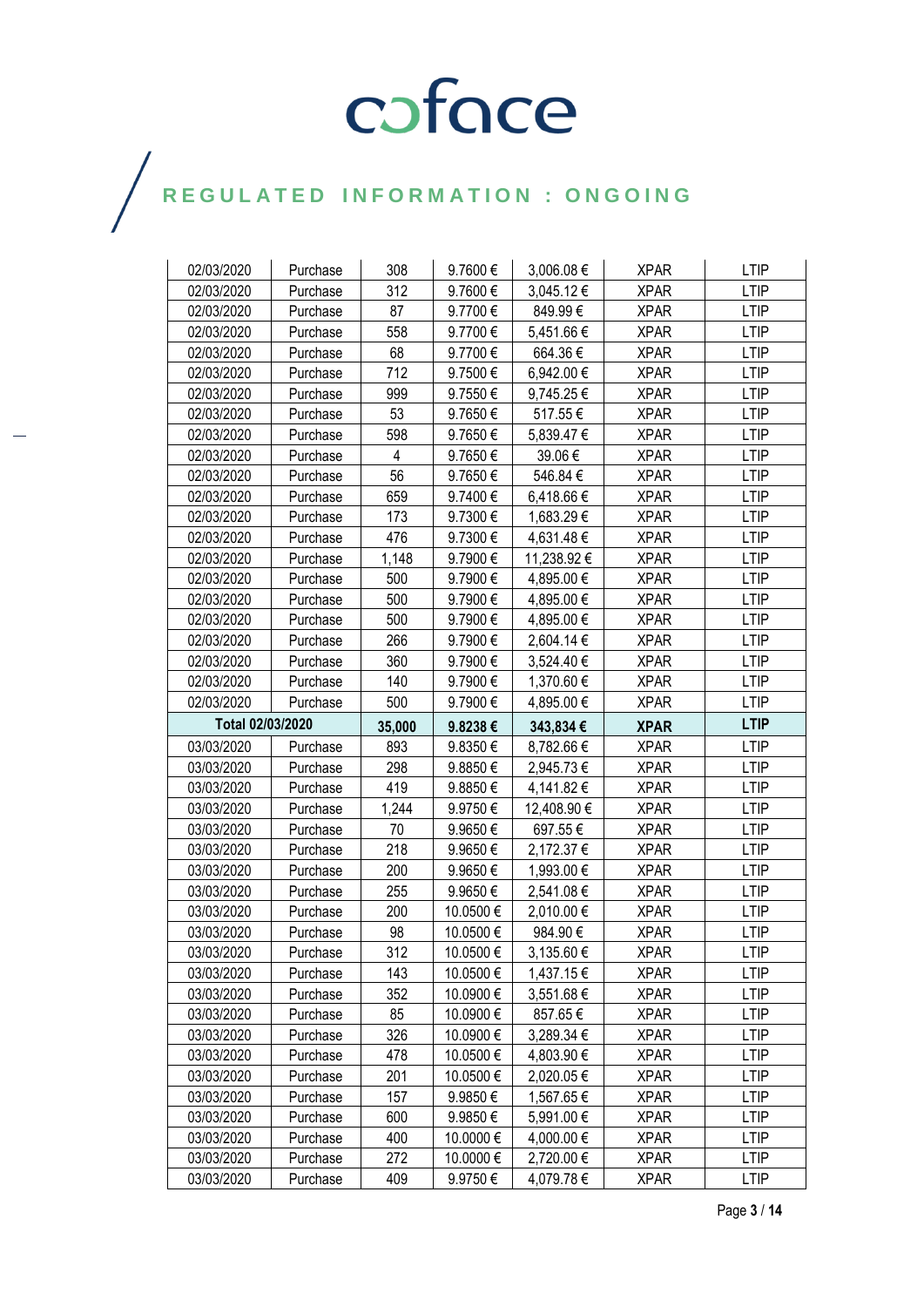| 03/03/2020 | Purchase | 482   | 9.9750€      | 4,807.95€   | <b>XPAR</b> | <b>LTIP</b> |
|------------|----------|-------|--------------|-------------|-------------|-------------|
| 03/03/2020 | Purchase | 1,152 | 9.9800€      | 11,496.96 € | <b>XPAR</b> | <b>LTIP</b> |
| 03/03/2020 | Purchase | 641   | 10.0000 €    | 6,410.00 €  | <b>XPAR</b> | <b>LTIP</b> |
| 03/03/2020 | Purchase | 750   | 10.0200 €    | 7,515.00 €  | <b>XPAR</b> | <b>LTIP</b> |
| 03/03/2020 | Purchase | 130   | 10.0200€     | 1,302.60 €  | <b>XPAR</b> | <b>LTIP</b> |
| 03/03/2020 | Purchase | 483   | 10.0200€     | 4,839.66 €  | <b>XPAR</b> | <b>LTIP</b> |
| 03/03/2020 | Purchase | 747   | 9.9900€      | 7,462.53 €  | <b>XPAR</b> | <b>LTIP</b> |
| 03/03/2020 | Purchase | 731   | 10.0000 €    | 7,310.00 €  | <b>XPAR</b> | <b>LTIP</b> |
| 03/03/2020 | Purchase | 1,015 | 9.9900€      | 10,139.85 € | <b>XPAR</b> | <b>LTIP</b> |
| 03/03/2020 | Purchase | 360   | 10.0100€     | 3,603.60 €  | <b>XPAR</b> | <b>LTIP</b> |
| 03/03/2020 | Purchase | 152   | 10.0100€     | 1,521.52€   | <b>XPAR</b> | <b>LTIP</b> |
| 03/03/2020 | Purchase | 103   | 9.9850€      | 1,028.46 €  | <b>XPAR</b> | <b>LTIP</b> |
| 03/03/2020 | Purchase | 532   | 9.9850€      | 5,312.02 €  | <b>XPAR</b> | <b>LTIP</b> |
| 03/03/2020 | Purchase | 240   | 9.9850€      | 2,396.40 €  | <b>XPAR</b> | <b>LTIP</b> |
| 03/03/2020 | Purchase | 763   | 9.9600€      | 7,599.48 €  | <b>XPAR</b> | <b>LTIP</b> |
| 03/03/2020 | Purchase | 184   | 9.9050€      | 1,822.52 €  | <b>XPAR</b> | <b>LTIP</b> |
| 03/03/2020 | Purchase | 527   | 9.9050€      | 5,219.94 €  | <b>XPAR</b> | <b>LTIP</b> |
| 03/03/2020 | Purchase | 513   | 9.8850€      | 5,071.01 €  | <b>XPAR</b> | <b>LTIP</b> |
| 03/03/2020 | Purchase | 107   | 9.8850€      | 1,057.70 €  | <b>XPAR</b> | <b>LTIP</b> |
| 03/03/2020 | Purchase | 94    | 9.8850€      | 929.19€     | <b>XPAR</b> | <b>LTIP</b> |
| 03/03/2020 | Purchase | 17    | 9.8850€      | 168.05€     | <b>XPAR</b> | <b>LTIP</b> |
| 03/03/2020 | Purchase | 587   | 9.8850€      | 5,802.50 €  | <b>XPAR</b> | <b>LTIP</b> |
| 03/03/2020 | Purchase | 590   | 9.8550€      | 5,814.45 €  | <b>XPAR</b> | <b>LTIP</b> |
| 03/03/2020 | Purchase | 73    | 9.9600€      | 727.08€     | <b>XPAR</b> | <b>LTIP</b> |
| 03/03/2020 | Purchase | 134   | 9.9600€      | 1,334.64 €  | <b>XPAR</b> | <b>LTIP</b> |
| 03/03/2020 | Purchase | 171   | 9.9500€      | 1,701.45 €  | <b>XPAR</b> | <b>LTIP</b> |
| 03/03/2020 | Purchase | 61    | 9.9500€      | 606.95€     | <b>XPAR</b> | <b>LTIP</b> |
| 03/03/2020 | Purchase | 589   | 9.9500€      | 5,860.55 €  | <b>XPAR</b> | <b>LTIP</b> |
| 03/03/2020 | Purchase | 328   | 9.9850€      | 3,275.08 €  | <b>XPAR</b> | <b>LTIP</b> |
| 03/03/2020 | Purchase | 577   | 9.9850€      | 5,761.35 €  | <b>XPAR</b> | <b>LTIP</b> |
| 03/03/2020 | Purchase | 111   | 9.9650€      | 1,106.12€   | <b>XPAR</b> | LTIP        |
| 03/03/2020 | Purchase | 485   | 9.9650€      | 4,833.03 €  | <b>XPAR</b> | <b>LTIP</b> |
| 03/03/2020 | Purchase | 548   | 9.8700€      | 5,408.76 €  | <b>XPAR</b> | <b>LTIP</b> |
| 03/03/2020 | Purchase | 552   | 9.8600€      | 5,442.72€   | <b>XPAR</b> | <b>LTIP</b> |
| 03/03/2020 | Purchase | 439   | 9.8500€      | 4,324.15 €  | <b>XPAR</b> | <b>LTIP</b> |
| 03/03/2020 | Purchase | 138   | 9.8500€      | 1,359.30 €  | <b>XPAR</b> | LTIP        |
| 03/03/2020 | Purchase | 629   | 9.8500€      | 6,195.65 €  | <b>XPAR</b> | <b>LTIP</b> |
| 03/03/2020 | Purchase | 855   | 9.8550€      | 8,426.03 €  | <b>XPAR</b> | <b>LTIP</b> |
| 03/03/2020 | Purchase | 546   | 9.8650€      | 5,386.29€   | <b>XPAR</b> | <b>LTIP</b> |
| 03/03/2020 | Purchase | 279   | 9.8800€      | 2,756.52 €  | <b>XPAR</b> | <b>LTIP</b> |
| 03/03/2020 | Purchase | 512   | 9.8800€      | 5,058.56 €  | <b>XPAR</b> | LTIP        |
| 03/03/2020 | Purchase | 231   | 9.8800€      | 2,282.28€   | <b>XPAR</b> | <b>LTIP</b> |
| 03/03/2020 | Purchase | 803   | 9.9200€      | 7,965.76 €  | <b>XPAR</b> | <b>LTIP</b> |
| 03/03/2020 | Purchase | 173   | 9.9200€      | 1,716.16 €  | <b>XPAR</b> | <b>LTIP</b> |
| 03/03/2020 | Purchase | 1,479 | $9.9300 \in$ | 14,686.47 € | <b>XPAR</b> | LTIP        |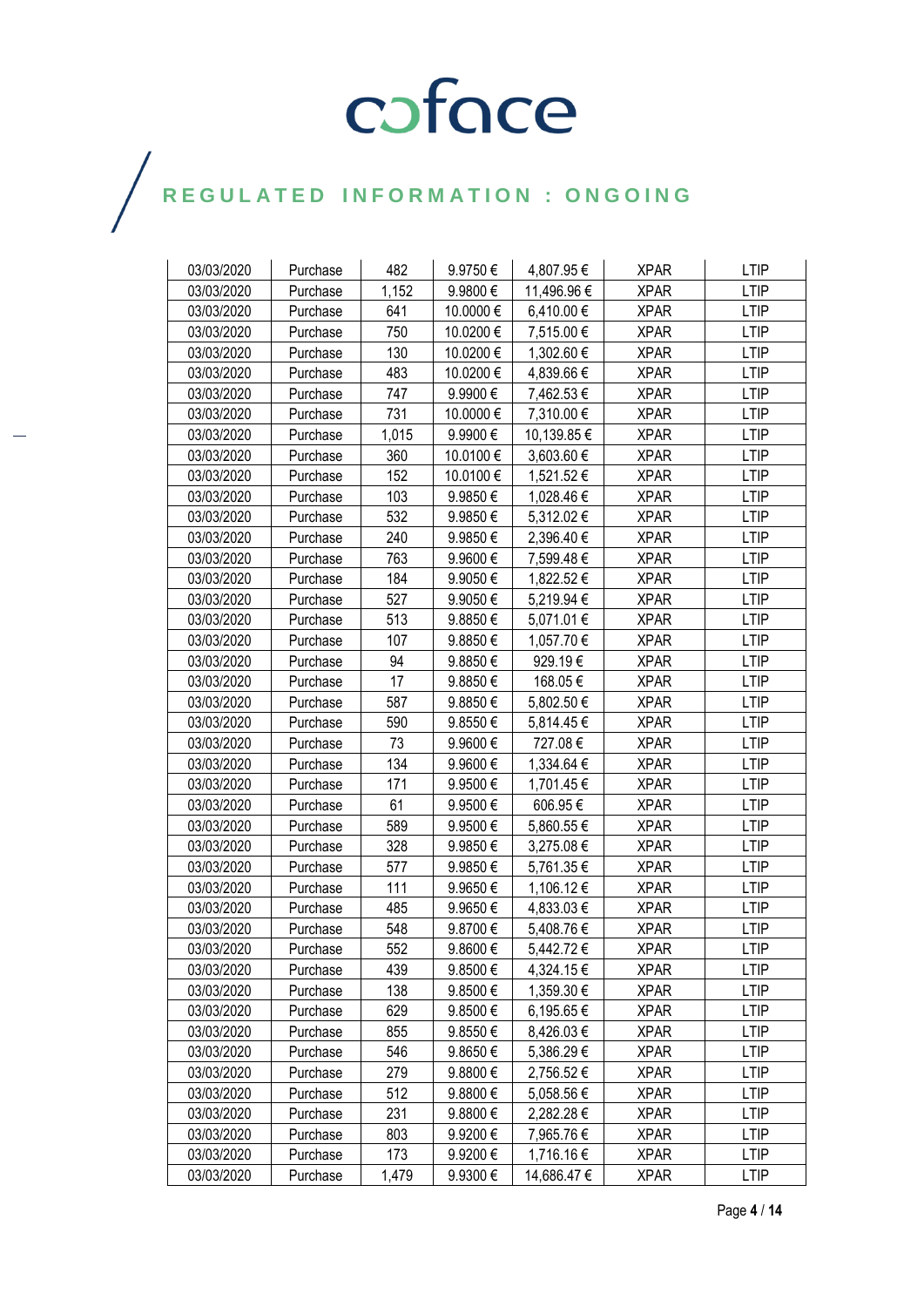| 03/03/2020       | Purchase | 500    | 9.8800€      | 4,940.00 €  | <b>XPAR</b> | <b>LTIP</b> |
|------------------|----------|--------|--------------|-------------|-------------|-------------|
| 03/03/2020       | Purchase | 11     | 9.8800€      | 108.68€     | <b>XPAR</b> | <b>LTIP</b> |
| 03/03/2020       | Purchase | 215    | $9.8800 \in$ | 2,124.20 €  | <b>XPAR</b> | LTIP        |
| 03/03/2020       | Purchase | 206    | 9.8850€      | 2,036.31 €  | <b>XPAR</b> | <b>LTIP</b> |
| 03/03/2020       | Purchase | 468    | 9.8850€      | 4,626.18€   | <b>XPAR</b> | <b>LTIP</b> |
| 03/03/2020       | Purchase | 604    | 9.8650€      | 5,958.46 €  | <b>XPAR</b> | <b>LTIP</b> |
| 03/03/2020       | Purchase | 580    | 9.8500€      | 5,713.00 €  | <b>XPAR</b> | <b>LTIP</b> |
| 03/03/2020       | Purchase | 234    | 9.9250€      | 2,322.45 €  | <b>XPAR</b> | <b>LTIP</b> |
| 03/03/2020       | Purchase | 378    | 9.9250€      | 3,751.65 €  | <b>XPAR</b> | <b>LTIP</b> |
| 03/03/2020       | Purchase | 43     | 9.9250€      | 426.78€     | <b>XPAR</b> | <b>LTIP</b> |
| 03/03/2020       | Purchase | 626    | 9.9650€      | 6,238.09€   | <b>XPAR</b> | <b>LTIP</b> |
| 03/03/2020       | Purchase | 319    | 9.9100€      | 3,161.29 €  | <b>XPAR</b> | <b>LTIP</b> |
| 03/03/2020       | Purchase | 25     | 9.9100€      | 247.75€     | <b>XPAR</b> | <b>LTIP</b> |
| 03/03/2020       | Purchase | 64     | 9.9100€      | 634.24 €    | <b>XPAR</b> | <b>LTIP</b> |
| 03/03/2020       | Purchase | 248    | 9.9100€      | 2,457.68 €  | <b>XPAR</b> | <b>LTIP</b> |
| 03/03/2020       | Purchase | 256    | 9.8350 $\in$ | 2,517.76€   | <b>XPAR</b> | <b>LTIP</b> |
| 03/03/2020       | Purchase | 228    | 9.8350€      | 2,242.38 €  | <b>XPAR</b> | <b>LTIP</b> |
| 03/03/2020       | Purchase | 742    | 9.8750€      | 7,327.25 €  | <b>XPAR</b> | <b>LTIP</b> |
| 03/03/2020       | Purchase | 735    | 9.8450€      | 7,236.08€   | <b>XPAR</b> | <b>LTIP</b> |
| 03/03/2020       | Purchase | 149    | 9.8500€      | 1,467.65 €  | <b>XPAR</b> | <b>LTIP</b> |
| 03/03/2020       | Purchase | 117    | 9.8500€      | 1,152.45 €  | <b>XPAR</b> | <b>LTIP</b> |
| 03/03/2020       | Purchase | 51     | 9.8500€      | 502.35€     | <b>XPAR</b> | <b>LTIP</b> |
| 03/03/2020       | Purchase | 443    | 9.8500€      | 4,363.55 €  | <b>XPAR</b> | <b>LTIP</b> |
| 03/03/2020       | Purchase | 354    | 9.8800€      | 3,497.52 €  | <b>XPAR</b> | <b>LTIP</b> |
| 03/03/2020       | Purchase | 182    | 9.8800€      | 1,798.16 €  | <b>XPAR</b> | <b>LTIP</b> |
| 03/03/2020       | Purchase | 564    | 9.8500€      | 5,555.40 €  | <b>XPAR</b> | <b>LTIP</b> |
| 03/03/2020       | Purchase | 309    | 9.8950€      | 3,057.56 €  | <b>XPAR</b> | <b>LTIP</b> |
| 03/03/2020       | Purchase | 567    | 9.8950€      | 5,610.47 €  | <b>XPAR</b> | <b>LTIP</b> |
| 03/03/2020       | Purchase | 580    | 9.8850€      | 5,733.30 €  | <b>XPAR</b> | <b>LTIP</b> |
| 03/03/2020       | Purchase | 720    | 9.8600€      | 7,099.20 €  | <b>XPAR</b> | <b>LTIP</b> |
| 03/03/2020       | Purchase | 612    | 9.8550€      | 6,031.26€   | <b>XPAR</b> | LTIP        |
| 03/03/2020       | Purchase | 173    | 9.8350€      | 1,701.46 €  | <b>XPAR</b> | <b>LTIP</b> |
| 03/03/2020       | Purchase | 100    | 9.8350€      | 983.50€     | <b>XPAR</b> | <b>LTIP</b> |
| 03/03/2020       | Purchase | 354    | 9.8350€      | 3,481.59€   | <b>XPAR</b> | <b>LTIP</b> |
| Total 03/03/2020 |          | 40,000 | 9.9271€      | 397,084€    | <b>XPAR</b> | <b>LTIP</b> |
| 04/03/2020       | Purchase | 674    | 9.7750€      | 6,588.35 €  | <b>XPAR</b> | <b>LTIP</b> |
| 04/03/2020       | Purchase | 529    | 9.7650€      | 5,165.69€   | <b>XPAR</b> | <b>LTIP</b> |
| 04/03/2020       | Purchase | 516    | 9.7000€      | 5,005.20 €  | <b>XPAR</b> | <b>LTIP</b> |
| 04/03/2020       | Purchase | 1,069  | 9.7200€      | 10,390.68 € | <b>XPAR</b> | <b>LTIP</b> |
| 04/03/2020       | Purchase | 329    | 9.7750€      | 3,215.98 €  | <b>XPAR</b> | <b>LTIP</b> |
| 04/03/2020       | Purchase | 1,082  | 9.7750€      | 10,576.55 € | <b>XPAR</b> | <b>LTIP</b> |
| 04/03/2020       | Purchase | 916    | 9.7800€      | 8,958.48€   | <b>XPAR</b> | <b>LTIP</b> |
| 04/03/2020       | Purchase | 653    | 9.7400€      | 6,360.22 €  | <b>XPAR</b> | LTIP        |
| 04/03/2020       | Purchase | 469    | 9.7900€      | 4,591.51 €  | <b>XPAR</b> | <b>LTIP</b> |
| 04/03/2020       | Purchase | 249    | 9.7900€      | 2,437.71 €  | <b>XPAR</b> | <b>LTIP</b> |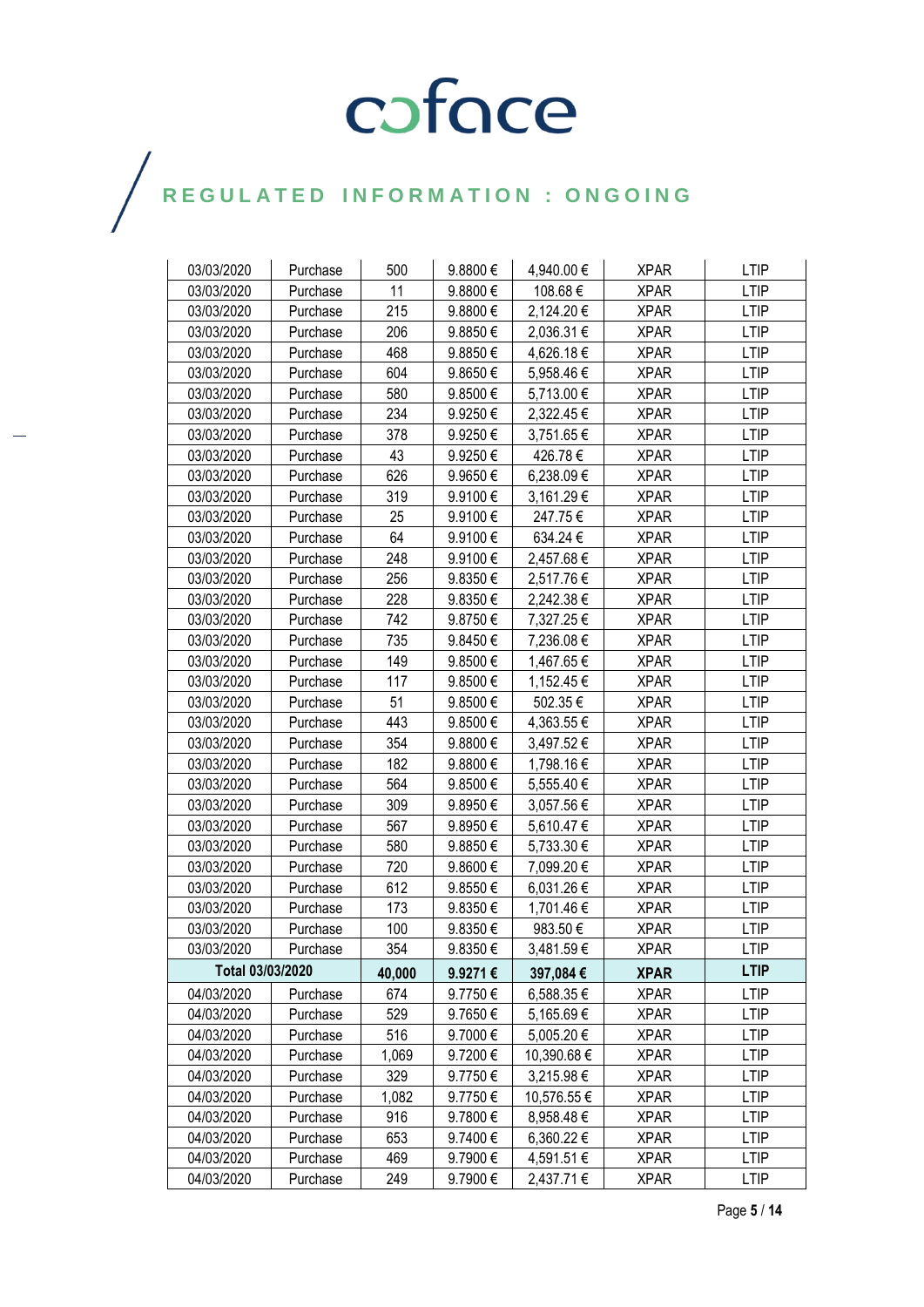| 04/03/2020 | Purchase | 158   | 9.7550€ | 1,541.29 €  | <b>XPAR</b> | <b>LTIP</b> |
|------------|----------|-------|---------|-------------|-------------|-------------|
| 04/03/2020 | Purchase | 443   | 9.7550€ | 4,321.47 €  | <b>XPAR</b> | <b>LTIP</b> |
| 04/03/2020 | Purchase | 688   | 9.7700€ | 6,721.76 €  | <b>XPAR</b> | <b>LTIP</b> |
| 04/03/2020 | Purchase | 628   | 9.7350€ | 6,113.58 €  | <b>XPAR</b> | <b>LTIP</b> |
| 04/03/2020 | Purchase | 246   | 9.7600€ | 2,400.96 €  | <b>XPAR</b> | <b>LTIP</b> |
| 04/03/2020 | Purchase | 480   | 9.7600€ | 4,684.80 €  | <b>XPAR</b> | <b>LTIP</b> |
| 04/03/2020 | Purchase | 28    | 9.7600€ | 273.28€     | <b>XPAR</b> | <b>LTIP</b> |
| 04/03/2020 | Purchase | 687   | 9.7700€ | 6,711.99€   | <b>XPAR</b> | <b>LTIP</b> |
| 04/03/2020 | Purchase | 44    | 9.7700€ | 429.88€     | <b>XPAR</b> | <b>LTIP</b> |
| 04/03/2020 | Purchase | 20    | 9.7700€ | 195.40€     | <b>XPAR</b> | <b>LTIP</b> |
| 04/03/2020 | Purchase | 689   | 9.7900€ | 6,745.31 €  | <b>XPAR</b> | <b>LTIP</b> |
| 04/03/2020 | Purchase | 518   | 9.7900€ | 5,071.22 €  | <b>XPAR</b> | <b>LTIP</b> |
| 04/03/2020 | Purchase | 77    | 9.8150€ | 755.76€     | <b>XPAR</b> | <b>LTIP</b> |
| 04/03/2020 | Purchase | 319   | 9.8150€ | 3,130.99 €  | <b>XPAR</b> | <b>LTIP</b> |
| 04/03/2020 | Purchase | 166   | 9.8150€ | 1,629.29€   | <b>XPAR</b> | <b>LTIP</b> |
| 04/03/2020 | Purchase | 506   | 9.8150€ | 4,966.39 €  | <b>XPAR</b> | <b>LTIP</b> |
| 04/03/2020 | Purchase | 38    | 9.8150€ | 372.97€     | <b>XPAR</b> | <b>LTIP</b> |
| 04/03/2020 | Purchase | 101   | 9.8150€ | 991.32€     | <b>XPAR</b> | <b>LTIP</b> |
| 04/03/2020 | Purchase | 24    | 9.8150€ | 235.56€     | <b>XPAR</b> | <b>LTIP</b> |
| 04/03/2020 | Purchase | 577   | 9.8200€ | 5,666.14 €  | <b>XPAR</b> | <b>LTIP</b> |
| 04/03/2020 | Purchase | 241   | 9.8200€ | 2,366.62€   | <b>XPAR</b> | LTIP        |
| 04/03/2020 | Purchase | 109   | 9.8400€ | 1,072.56 €  | <b>XPAR</b> | <b>LTIP</b> |
| 04/03/2020 | Purchase | 453   | 9.8400€ | 4,457.52 €  | <b>XPAR</b> | <b>LTIP</b> |
| 04/03/2020 | Purchase | 475   | 9.8600€ | 4,683.50€   | <b>XPAR</b> | <b>LTIP</b> |
| 04/03/2020 | Purchase | 428   | 9.8600€ | 4,220.08€   | <b>XPAR</b> | <b>LTIP</b> |
| 04/03/2020 | Purchase | 692   | 9.8550€ | 6,819.66 €  | <b>XPAR</b> | LTIP        |
| 04/03/2020 | Purchase | 589   | 9.8750€ | 5,816.38 €  | <b>XPAR</b> | <b>LTIP</b> |
| 04/03/2020 | Purchase | 99    | 9.8450€ | 974.66€     | <b>XPAR</b> | <b>LTIP</b> |
| 04/03/2020 | Purchase | 598   | 9.8450€ | 5,887.31 €  | <b>XPAR</b> | <b>LTIP</b> |
| 04/03/2020 | Purchase | 1,193 | 9.8450€ | 11,745.09 € | <b>XPAR</b> | <b>LTIP</b> |
| 04/03/2020 | Purchase | 200   | 9.8200€ | 1,964.00 €  | <b>XPAR</b> | LTIP        |
| 04/03/2020 | Purchase | 80    | 9.8200€ | 785.60€     | <b>XPAR</b> | <b>LTIP</b> |
| 04/03/2020 | Purchase | 200   | 9.8200€ | 1,964.00 €  | <b>XPAR</b> | <b>LTIP</b> |
| 04/03/2020 | Purchase | 56    | 9.8200€ | 549.92€     | <b>XPAR</b> | <b>LTIP</b> |
| 04/03/2020 | Purchase | 760   | 9.8250€ | 7,467.00 €  | <b>XPAR</b> | <b>LTIP</b> |
| 04/03/2020 | Purchase | 731   | 9.8400€ | 7,193.04 €  | <b>XPAR</b> | <b>LTIP</b> |
| 04/03/2020 | Purchase | 176   | 9.8550€ | 1,734.48 €  | <b>XPAR</b> | <b>LTIP</b> |
| 04/03/2020 | Purchase | 475   | 9.8550€ | 4,681.13€   | <b>XPAR</b> | <b>LTIP</b> |
| 04/03/2020 | Purchase | 763   | 9.8400€ | 7,507.92 €  | <b>XPAR</b> | <b>LTIP</b> |
| 04/03/2020 | Purchase | 722   | 9.8450€ | 7,108.09 €  | <b>XPAR</b> | <b>LTIP</b> |
| 04/03/2020 | Purchase | 515   | 9.8950€ | 5,095.93 €  | <b>XPAR</b> | <b>LTIP</b> |
| 04/03/2020 | Purchase | 940   | 9.8850€ | 9,291.90 €  | <b>XPAR</b> | LTIP        |
| 04/03/2020 | Purchase | 679   | 9.8800€ | 6,708.52 €  | <b>XPAR</b> | <b>LTIP</b> |
| 04/03/2020 | Purchase | 8     | 9.8700€ | 78.96€      | <b>XPAR</b> | <b>LTIP</b> |
| 04/03/2020 | Purchase | 46    | 9.8700€ | 454.02€     | <b>XPAR</b> | LTIP        |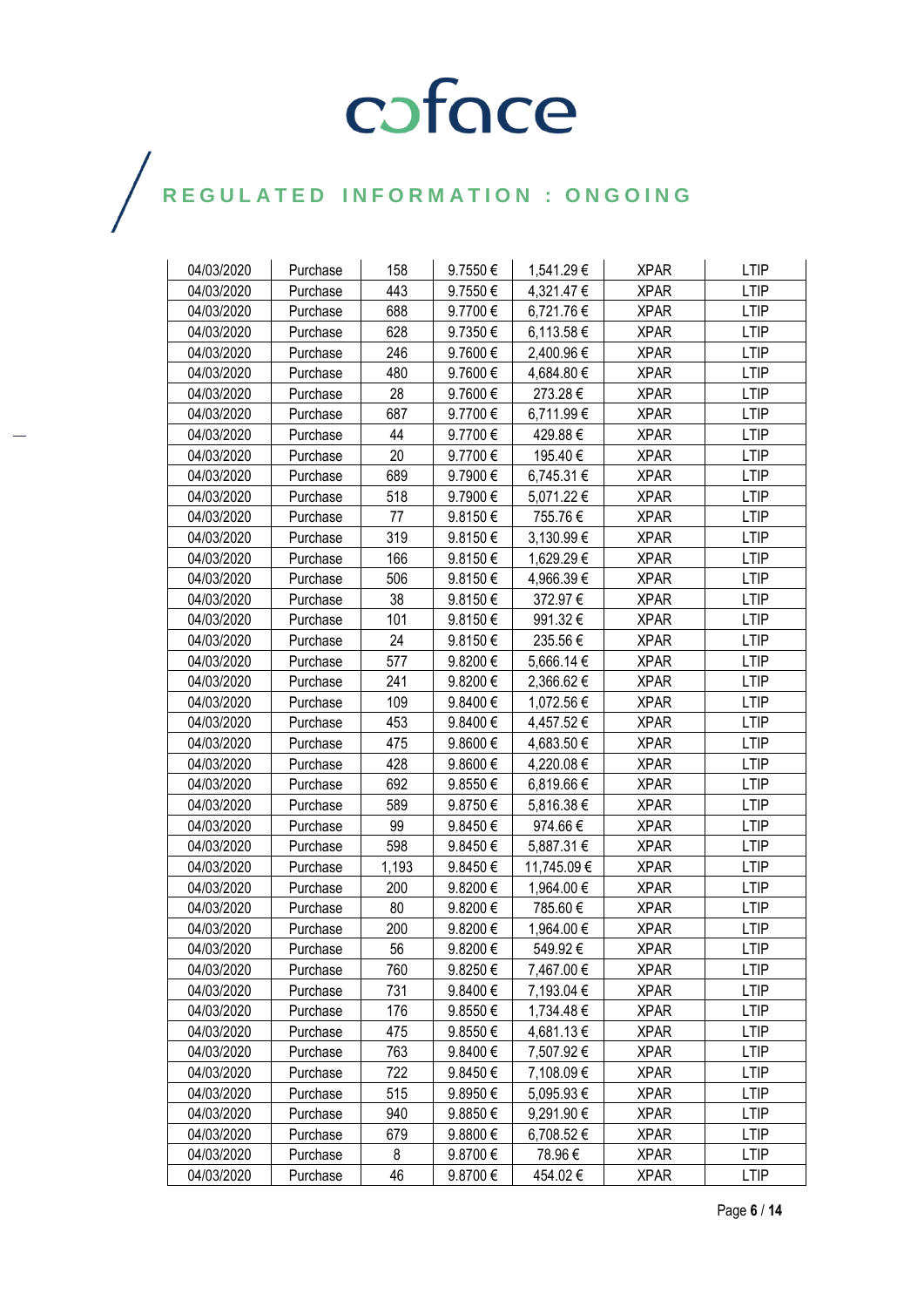| 04/03/2020 | Purchase | 527 | 9.8700€ | 5,201.49€  | <b>XPAR</b> | <b>LTIP</b> |
|------------|----------|-----|---------|------------|-------------|-------------|
| 04/03/2020 | Purchase | 543 | 9.8350€ | 5,340.41 € | <b>XPAR</b> | <b>LTIP</b> |
| 04/03/2020 | Purchase | 654 | 9.8050€ | 6,412.47 € | <b>XPAR</b> | <b>LTIP</b> |
| 04/03/2020 | Purchase | 10  | 9.8300€ | 98.30 €    | <b>XPAR</b> | <b>LTIP</b> |
| 04/03/2020 | Purchase | 182 | 9.8300€ | 1,789.06 € | <b>XPAR</b> | <b>LTIP</b> |
| 04/03/2020 | Purchase | 477 | 9.8300€ | 4,688.91 € | <b>XPAR</b> | <b>LTIP</b> |
| 04/03/2020 | Purchase | 549 | 9.8400€ | 5,402.16 € | <b>XPAR</b> | <b>LTIP</b> |
| 04/03/2020 | Purchase | 113 | 9.8400€ | 1,111.92 € | <b>XPAR</b> | <b>LTIP</b> |
| 04/03/2020 | Purchase | 8   | 9.8350€ | 78.68€     | <b>XPAR</b> | <b>LTIP</b> |
| 04/03/2020 | Purchase | 518 | 9.8350€ | 5,094.53 € | <b>XPAR</b> | <b>LTIP</b> |
| 04/03/2020 | Purchase | 475 | 9.8400€ | 4,674.00 € | <b>XPAR</b> | <b>LTIP</b> |
| 04/03/2020 | Purchase | 120 | 9.8400€ | 1,180.80 € | <b>XPAR</b> | <b>LTIP</b> |
| 04/03/2020 | Purchase | 589 | 9.8250€ | 5,786.93 € | <b>XPAR</b> | <b>LTIP</b> |
| 04/03/2020 | Purchase | 300 | 9.8050€ | 2,941.50 € | <b>XPAR</b> | <b>LTIP</b> |
| 04/03/2020 | Purchase | 274 | 9.8050€ | 2,686.57 € | <b>XPAR</b> | <b>LTIP</b> |
| 04/03/2020 | Purchase | 569 | 9.7850€ | 5,567.67 € | <b>XPAR</b> | <b>LTIP</b> |
| 04/03/2020 | Purchase | 748 | 9.8000€ | 7,330.40 € | <b>XPAR</b> | <b>LTIP</b> |
| 04/03/2020 | Purchase | 948 | 9.7700€ | 9,261.96€  | <b>XPAR</b> | <b>LTIP</b> |
| 04/03/2020 | Purchase | 624 | 9.7850€ | 6,105.84 € | <b>XPAR</b> | <b>LTIP</b> |
| 04/03/2020 | Purchase | 717 | 9.7250€ | 6,972.83 € | <b>XPAR</b> | <b>LTIP</b> |
| 04/03/2020 | Purchase | 544 | 9.6950€ | 5,274.08 € | <b>XPAR</b> | <b>LTIP</b> |
| 04/03/2020 | Purchase | 236 | 9.6700€ | 2,282.12€  | <b>XPAR</b> | <b>LTIP</b> |
| 04/03/2020 | Purchase | 143 | 9.6700€ | 1,382.81 € | <b>XPAR</b> | <b>LTIP</b> |
| 04/03/2020 | Purchase | 204 | 9.6700€ | 1,972.68 € | <b>XPAR</b> | <b>LTIP</b> |
| 04/03/2020 | Purchase | 917 | 9.6900€ | 8,885.73 € | <b>XPAR</b> | <b>LTIP</b> |
| 04/03/2020 | Purchase | 713 | 9.6550€ | 6,884.02 € | <b>XPAR</b> | <b>LTIP</b> |
| 04/03/2020 | Purchase | 416 | 9.6850€ | 4,028.96 € | <b>XPAR</b> | <b>LTIP</b> |
| 04/03/2020 | Purchase | 184 | 9.6850€ | 1,782.04 € | <b>XPAR</b> | <b>LTIP</b> |
| 04/03/2020 | Purchase | 95  | 9.6850€ | 920.08€    | <b>XPAR</b> | <b>LTIP</b> |
| 04/03/2020 | Purchase | 52  | 9.7200€ | 505.44 €   | <b>XPAR</b> | <b>LTIP</b> |
| 04/03/2020 | Purchase | 290 | 9.7200€ | 2,818.80 € | <b>XPAR</b> | <b>LTIP</b> |
| 04/03/2020 | Purchase | 179 | 9.7200€ | 1,739.88 € | <b>XPAR</b> | <b>LTIP</b> |
| 04/03/2020 | Purchase | 182 | 9.6850€ | 1,762.67 € | <b>XPAR</b> | <b>LTIP</b> |
| 04/03/2020 | Purchase | 336 | 9.6850€ | 3,254.16€  | <b>XPAR</b> | <b>LTIP</b> |
| 04/03/2020 | Purchase | 95  | 9.6850€ | 920.08€    | <b>XPAR</b> | <b>LTIP</b> |
| 04/03/2020 | Purchase | 852 | 9.6950€ | 8,260.14 € | <b>XPAR</b> | <b>LTIP</b> |
| 04/03/2020 | Purchase | 655 | 9.6550€ | 6,324.03 € | <b>XPAR</b> | <b>LTIP</b> |
| 04/03/2020 | Purchase | 521 | 9.6550€ | 5,030.26 € | <b>XPAR</b> | <b>LTIP</b> |
| 04/03/2020 | Purchase | 611 | 9.6700€ | 5,908.37 € | <b>XPAR</b> | <b>LTIP</b> |
| 04/03/2020 | Purchase | 780 | 9.6700€ | 7,542.60 € | <b>XPAR</b> | <b>LTIP</b> |
| 04/03/2020 | Purchase | 428 | 9.6650€ | 4,136.62 € | <b>XPAR</b> | <b>LTIP</b> |
| 04/03/2020 | Purchase | 112 | 9.6650€ | 1,082.48 € | <b>XPAR</b> | <b>LTIP</b> |
| 04/03/2020 | Purchase | 404 | 9.6650€ | 3,904.66 € | <b>XPAR</b> | <b>LTIP</b> |
| 04/03/2020 | Purchase | 560 | 9.6650€ | 5,412.40 € | <b>XPAR</b> | <b>LTIP</b> |
| 04/03/2020 | Purchase | 36  | 9.6650€ | 347.94€    | <b>XPAR</b> | <b>LTIP</b> |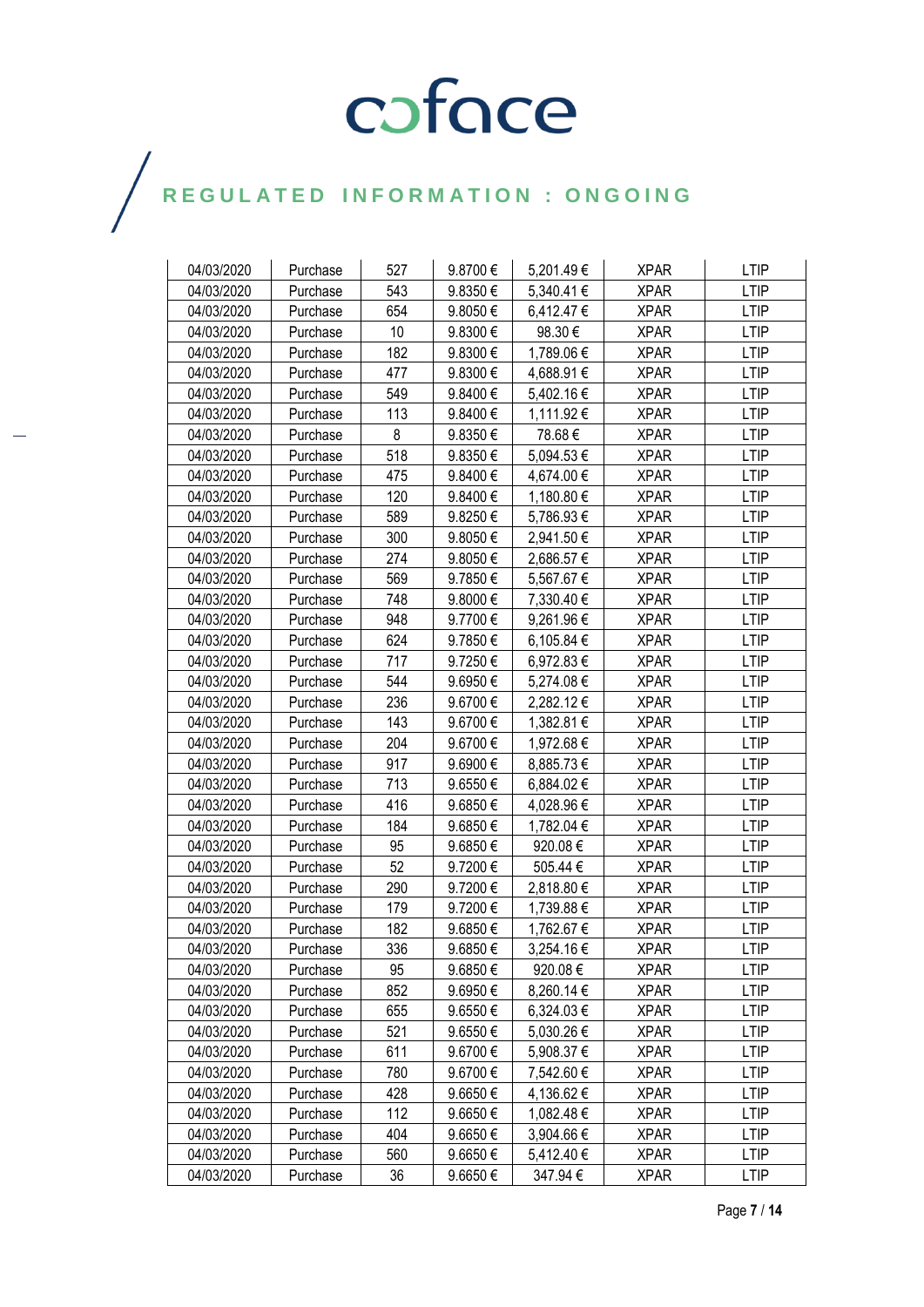| 04/03/2020       | Purchase | 477            | 9.6650€ | 4,610.21 €  | <b>XPAR</b> | <b>LTIP</b> |
|------------------|----------|----------------|---------|-------------|-------------|-------------|
| 04/03/2020       | Purchase | 34             | 9.6850€ | 329.29€     | <b>XPAR</b> | <b>LTIP</b> |
| 04/03/2020       | Purchase | 131            | 9.6850€ | 1,268.74 €  | <b>XPAR</b> | <b>LTIP</b> |
| 04/03/2020       | Purchase | 210            | 9.6850€ | 2,033.85€   | <b>XPAR</b> | <b>LTIP</b> |
| 04/03/2020       | Purchase | 31             | 9.6850€ | 300.24€     | <b>XPAR</b> | <b>LTIP</b> |
| 04/03/2020       | Purchase | 94             | 9.6850€ | 910.39€     | <b>XPAR</b> | <b>LTIP</b> |
| 04/03/2020       | Purchase | 189            | 9.6850€ | 1,830.47 €  | <b>XPAR</b> | <b>LTIP</b> |
| 04/03/2020       | Purchase | 311            | 9.6850€ | 3,012.04 €  | <b>XPAR</b> | <b>LTIP</b> |
| 04/03/2020       | Purchase | 109            | 9.6850€ | 1,055.67 €  | <b>XPAR</b> | <b>LTIP</b> |
| 04/03/2020       | Purchase | 8              | 9.6850€ | 77.48€      | <b>XPAR</b> | <b>LTIP</b> |
| 04/03/2020       | Purchase | 10             | 9.6950€ | 96.95€      | <b>XPAR</b> | <b>LTIP</b> |
| 04/03/2020       | Purchase | 470            | 9.6950€ | 4,556.65€   | <b>XPAR</b> | <b>LTIP</b> |
| 04/03/2020       | Purchase | 55             | 9.6950€ | 533.23€     | <b>XPAR</b> | <b>LTIP</b> |
| 04/03/2020       | Purchase | 230            | 9.7000€ | 2,231.00 €  | <b>XPAR</b> | LTIP        |
| Total 04/03/2020 |          | 45,000         | 9.7736€ | 439,813€    | <b>XPAR</b> | <b>LTIP</b> |
| 05/03/2020       | Purchase | 898            | 9.7800€ | 8,782.44 €  | <b>XPAR</b> | <b>LTIP</b> |
| 05/03/2020       | Purchase | 1,490          | 9.7650€ | 14,549.85 € | <b>XPAR</b> | LTIP        |
| 05/03/2020       | Purchase | 633            | 9.7600€ | 6,178.08€   | <b>XPAR</b> | <b>LTIP</b> |
| 05/03/2020       | Purchase | 566            | 9.7800€ | 5,535.48 €  | <b>XPAR</b> | <b>LTIP</b> |
| 05/03/2020       | Purchase | 155            | 9.7300€ | 1,508.15 €  | <b>XPAR</b> | <b>LTIP</b> |
| 05/03/2020       | Purchase | 47             | 9.7300€ | 457.31€     | <b>XPAR</b> | <b>LTIP</b> |
| 05/03/2020       | Purchase | 1              | 9.7300€ | $9.73 \in$  | <b>XPAR</b> | <b>LTIP</b> |
| 05/03/2020       | Purchase | 20             | 9.7300€ | 194.60€     | <b>XPAR</b> | <b>LTIP</b> |
| 05/03/2020       | Purchase | 267            | 9.7300€ | 2,597.91€   | <b>XPAR</b> | <b>LTIP</b> |
| 05/03/2020       | Purchase | 87             | 9.7300€ | 846.51€     | <b>XPAR</b> | <b>LTIP</b> |
| 05/03/2020       | Purchase | 119            | 9.7300€ | 1,157.87 €  | <b>XPAR</b> | <b>LTIP</b> |
| 05/03/2020       | Purchase | 878            | 9.7050€ | 8,520.99€   | <b>XPAR</b> | <b>LTIP</b> |
| 05/03/2020       | Purchase | 25             | 9.7150€ | 242.88€     | <b>XPAR</b> | <b>LTIP</b> |
| 05/03/2020       | Purchase | 88             | 9.7050€ | 854.04€     | <b>XPAR</b> | <b>LTIP</b> |
| 05/03/2020       | Purchase | 430            | 9.7050€ | 4,173.15 €  | <b>XPAR</b> | <b>LTIP</b> |
| 05/03/2020       | Purchase | 447            | 9.7050€ | 4,338.14 €  | <b>XPAR</b> | <b>LTIP</b> |
| 05/03/2020       | Purchase | 169            | 9.6900€ | 1,637.61 €  | <b>XPAR</b> | <b>LTIP</b> |
| 05/03/2020       | Purchase | 709            | 9.6900€ | 6,870.21€   | <b>XPAR</b> | <b>LTIP</b> |
| 05/03/2020       | Purchase | 683            | 9.6800€ | 6,611.44 €  | <b>XPAR</b> | <b>LTIP</b> |
| 05/03/2020       | Purchase | 678            | 9.6350€ | 6,532.53 €  | <b>XPAR</b> | <b>LTIP</b> |
| 05/03/2020       | Purchase | 436            | 9.6500€ | 4,207.40 €  | <b>XPAR</b> | <b>LTIP</b> |
| 05/03/2020       | Purchase | 137            | 9.6500€ | 1,322.05 €  | <b>XPAR</b> | <b>LTIP</b> |
| 05/03/2020       | Purchase | 200            | 9.6150€ | 1,923.00 €  | <b>XPAR</b> | <b>LTIP</b> |
| 05/03/2020       | Purchase | 451            | 9.6150€ | 4,336.37 €  | <b>XPAR</b> | <b>LTIP</b> |
| 05/03/2020       | Purchase | 5              | 9.6150€ | 48.08€      | <b>XPAR</b> | <b>LTIP</b> |
| 05/03/2020       | Purchase | 969            | 9.6350€ | 9,336.32€   | <b>XPAR</b> | <b>LTIP</b> |
| 05/03/2020       | Purchase | 568            | 9.6100€ | 5,458.48 €  | <b>XPAR</b> | <b>LTIP</b> |
| 05/03/2020       | Purchase | 160            | 9.6100€ | 1,537.60 €  | <b>XPAR</b> | <b>LTIP</b> |
| 05/03/2020       | Purchase | 262            | 9.6000€ | 2,515.20 €  | <b>XPAR</b> | LTIP        |
| 05/03/2020       | Purchase | $\overline{c}$ | 9.6000€ | 19.20 €     | <b>XPAR</b> | <b>LTIP</b> |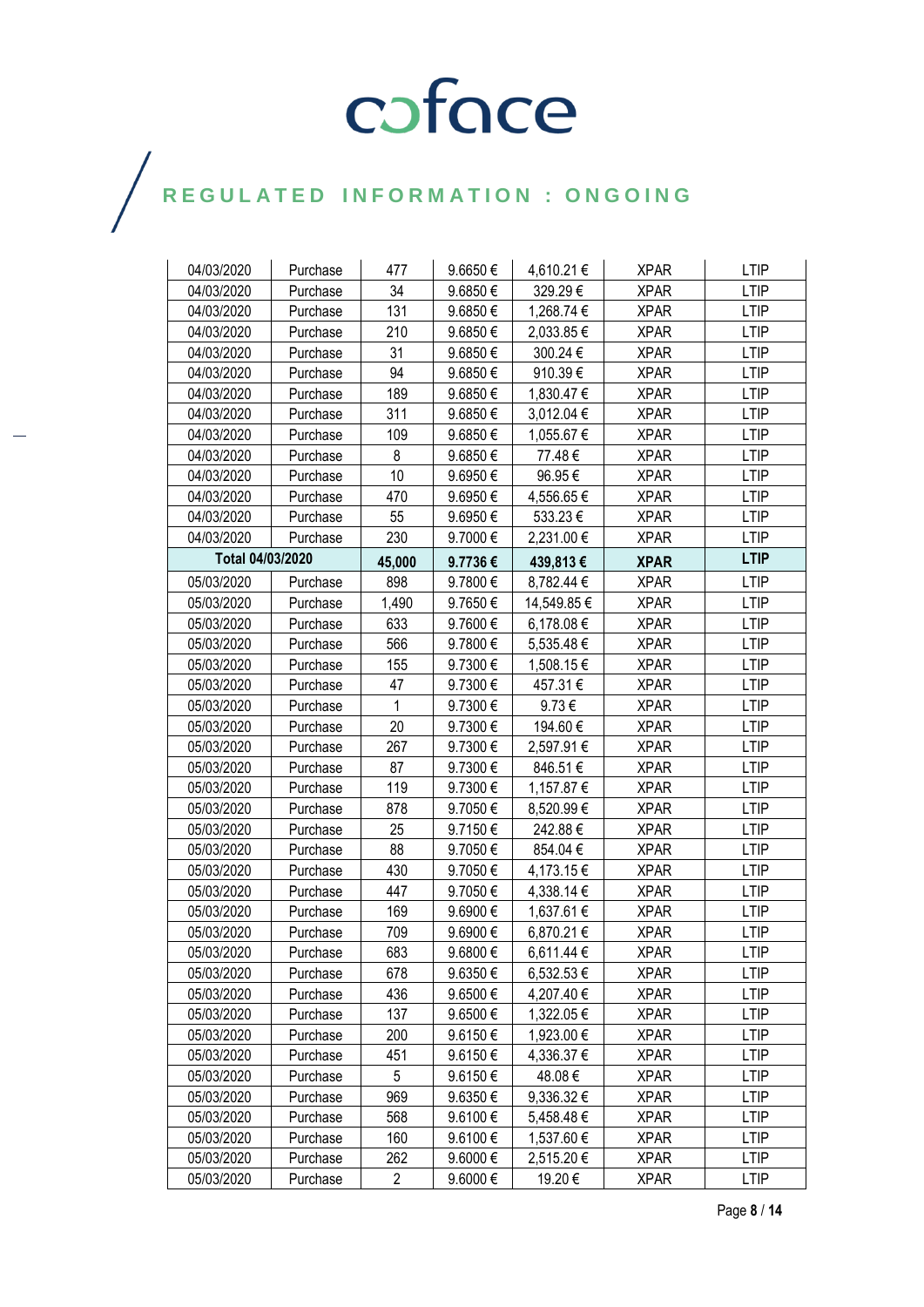| 05/03/2020 | Purchase | 267 | 9.6000€      | 2,563.20€  | <b>XPAR</b> | <b>LTIP</b> |
|------------|----------|-----|--------------|------------|-------------|-------------|
| 05/03/2020 | Purchase | 19  | 9.5800€      | 182.02€    | <b>XPAR</b> | <b>LTIP</b> |
| 05/03/2020 | Purchase | 740 | 9.5800€      | 7,089.20 € | <b>XPAR</b> | <b>LTIP</b> |
| 05/03/2020 | Purchase | 602 | 9.5700€      | 5,761.14 € | <b>XPAR</b> | <b>LTIP</b> |
| 05/03/2020 | Purchase | 544 | 9.5550€      | 5,197.92 € | <b>XPAR</b> | <b>LTIP</b> |
| 05/03/2020 | Purchase | 546 | 9.5400€      | 5,208.84 € | <b>XPAR</b> | <b>LTIP</b> |
| 05/03/2020 | Purchase | 642 | 9.4950€      | 6,095.79€  | <b>XPAR</b> | <b>LTIP</b> |
| 05/03/2020 | Purchase | 729 | 9.4700€      | 6,903.63 € | <b>XPAR</b> | <b>LTIP</b> |
| 05/03/2020 | Purchase | 151 | 9.4850€      | 1,432.24 € | <b>XPAR</b> | <b>LTIP</b> |
| 05/03/2020 | Purchase | 513 | 9.4850€      | 4,865.81 € | <b>XPAR</b> | <b>LTIP</b> |
| 05/03/2020 | Purchase | 618 | 9.5100€      | 5,877.18€  | <b>XPAR</b> | <b>LTIP</b> |
| 05/03/2020 | Purchase | 400 | 9.4850€      | 3,794.00 € | <b>XPAR</b> | <b>LTIP</b> |
| 05/03/2020 | Purchase | 426 | 9.4850€      | 4,040.61 € | <b>XPAR</b> | <b>LTIP</b> |
| 05/03/2020 | Purchase | 227 | 9.4850€      | 2,153.10 € | <b>XPAR</b> | <b>LTIP</b> |
| 05/03/2020 | Purchase | 343 | 9.4850€      | 3,253.36 € | <b>XPAR</b> | <b>LTIP</b> |
| 05/03/2020 | Purchase | 600 | 9.4650€      | 5,679.00 € | <b>XPAR</b> | <b>LTIP</b> |
| 05/03/2020 | Purchase | 67  | 9.4200€      | 631.14€    | <b>XPAR</b> | <b>LTIP</b> |
| 05/03/2020 | Purchase | 701 | 9.4200€      | 6,603.42€  | <b>XPAR</b> | <b>LTIP</b> |
| 05/03/2020 | Purchase | 185 | 9.4250€      | 1,743.63 € | <b>XPAR</b> | <b>LTIP</b> |
| 05/03/2020 | Purchase | 181 | 9.4300€      | 1,706.83 € | <b>XPAR</b> | <b>LTIP</b> |
| 05/03/2020 | Purchase | 613 | 9.4300€      | 5,780.59€  | <b>XPAR</b> | <b>LTIP</b> |
| 05/03/2020 | Purchase | 696 | 9.4050€      | 6,545.88 € | <b>XPAR</b> | <b>LTIP</b> |
| 05/03/2020 | Purchase | 555 | 9.4000€      | 5,217.00 € | <b>XPAR</b> | <b>LTIP</b> |
| 05/03/2020 | Purchase | 523 | 9.3850€      | 4,908.36 € | <b>XPAR</b> | <b>LTIP</b> |
| 05/03/2020 | Purchase | 256 | 9.3600€      | 2,396.16 € | <b>XPAR</b> | <b>LTIP</b> |
| 05/03/2020 | Purchase | 357 | 9.3600€      | 3,341.52 € | <b>XPAR</b> | <b>LTIP</b> |
| 05/03/2020 | Purchase | 653 | 9.3900€      | 6,131.67 € | <b>XPAR</b> | <b>LTIP</b> |
| 05/03/2020 | Purchase | 67  | 9.3900€      | 629.13€    | <b>XPAR</b> | <b>LTIP</b> |
| 05/03/2020 | Purchase | 271 | 9.3650€      | 2,537.92€  | <b>XPAR</b> | <b>LTIP</b> |
| 05/03/2020 | Purchase | 409 | 9.3650 $\in$ | 3,830.29 € | <b>XPAR</b> | <b>LTIP</b> |
| 05/03/2020 | Purchase | 428 | 9.3200€      | 3,988.96€  | <b>XPAR</b> | <b>LTIP</b> |
| 05/03/2020 | Purchase | 313 | 9.3200€      | 2,917.16€  | <b>XPAR</b> | <b>LTIP</b> |
| 05/03/2020 | Purchase | 683 | 9.3250€      | 6,368.98€  | <b>XPAR</b> | <b>LTIP</b> |
| 05/03/2020 | Purchase | 390 | 9.3100€      | 3,630.90 € | <b>XPAR</b> | <b>LTIP</b> |
| 05/03/2020 | Purchase | 233 | 9.3100€      | 2,169.23 € | <b>XPAR</b> | <b>LTIP</b> |
| 05/03/2020 | Purchase | 387 | $9.3000 \in$ | 3,599.10 € | <b>XPAR</b> | <b>LTIP</b> |
| 05/03/2020 | Purchase | 294 | 9.3000€      | 2,734.20 € | <b>XPAR</b> | <b>LTIP</b> |
| 05/03/2020 | Purchase | 291 | 9.2650€      | 2,696.12€  | <b>XPAR</b> | <b>LTIP</b> |
| 05/03/2020 | Purchase | 265 | 9.2650€      | 2,455.23 € | <b>XPAR</b> | <b>LTIP</b> |
| 05/03/2020 | Purchase | 759 | 9.2650€      | 7,032.14 € | <b>XPAR</b> | <b>LTIP</b> |
| 05/03/2020 | Purchase | 159 | 9.2600€      | 1,472.34 € | <b>XPAR</b> | <b>LTIP</b> |
| 05/03/2020 | Purchase | 666 | 9.2800€      | 6,180.48 € | <b>XPAR</b> | <b>LTIP</b> |
| 05/03/2020 | Purchase | 769 | 9.2850€      | 7,140.17 € | <b>XPAR</b> | <b>LTIP</b> |
| 05/03/2020 | Purchase | 286 | 9.2700€      | 2,651.22 € | <b>XPAR</b> | <b>LTIP</b> |
| 05/03/2020 | Purchase | 343 | 9.2700€      | 3,179.61 € | <b>XPAR</b> | <b>LTIP</b> |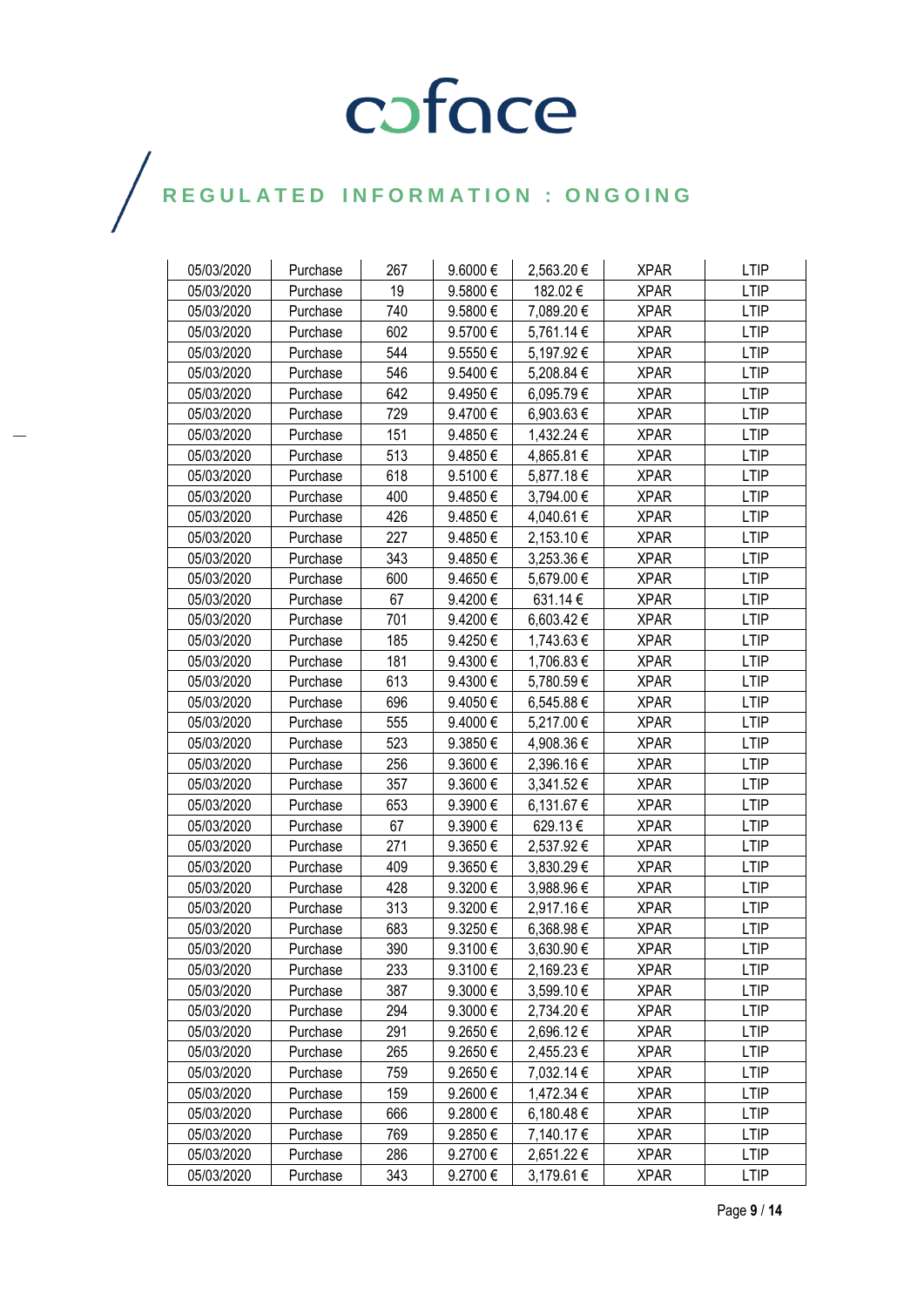| 05/03/2020       | Purchase | 1,207  | 9.2800€ | 11,200.96 € | <b>XPAR</b> | <b>LTIP</b> |
|------------------|----------|--------|---------|-------------|-------------|-------------|
| 05/03/2020       | Purchase | 4      | 9.3050€ | 37.22€      | <b>XPAR</b> | <b>LTIP</b> |
| 05/03/2020       | Purchase | 236    | 9.3050€ | 2,195.98€   | <b>XPAR</b> | <b>LTIP</b> |
| 05/03/2020       | Purchase | 278    | 9.3050€ | 2,586.79€   | <b>XPAR</b> | <b>LTIP</b> |
| 05/03/2020       | Purchase | 226    | 9.3050€ | 2,102.93 €  | <b>XPAR</b> | <b>LTIP</b> |
| 05/03/2020       | Purchase | 262    | 9.2800€ | 2,431.36 €  | <b>XPAR</b> | <b>LTIP</b> |
| 05/03/2020       | Purchase | 573    | 9.3100€ | 5,334.63 €  | <b>XPAR</b> | <b>LTIP</b> |
| 05/03/2020       | Purchase | 414    | 9.3100€ | 3,854.34 €  | <b>XPAR</b> | <b>LTIP</b> |
| 05/03/2020       | Purchase | 725    | 9.3100€ | 6,749.75 €  | <b>XPAR</b> | <b>LTIP</b> |
| 05/03/2020       | Purchase | 478    | 9.3000€ | 4,445.40 €  | <b>XPAR</b> | <b>LTIP</b> |
| 05/03/2020       | Purchase | 75     | 9.3000€ | 697.50€     | <b>XPAR</b> | <b>LTIP</b> |
| 05/03/2020       | Purchase | 267    | 9.3000€ | 2,483.10 €  | <b>XPAR</b> | <b>LTIP</b> |
| 05/03/2020       | Purchase | 883    | 9.3000€ | 8,211.90 €  | <b>XPAR</b> | <b>LTIP</b> |
| 05/03/2020       | Purchase | 146    | 9.2800€ | 1,354.88 €  | <b>XPAR</b> | <b>LTIP</b> |
| 05/03/2020       | Purchase | 741    | 9.2800€ | 6,876.48€   | <b>XPAR</b> | <b>LTIP</b> |
| 05/03/2020       | Purchase | 579    | 9.2900€ | 5,378.91 €  | <b>XPAR</b> | <b>LTIP</b> |
| 05/03/2020       | Purchase | 728    | 9.2900€ | 6,763.12 €  | <b>XPAR</b> | <b>LTIP</b> |
| 05/03/2020       | Purchase | 605    | 9.3000€ | 5,626.50 €  | <b>XPAR</b> | <b>LTIP</b> |
| 05/03/2020       | Purchase | 152    | 9.3000€ | 1,413.60 €  | <b>XPAR</b> | <b>LTIP</b> |
| 05/03/2020       | Purchase | 743    | 9.2800€ | 6,895.04 €  | <b>XPAR</b> | <b>LTIP</b> |
| 05/03/2020       | Purchase | 665    | 9.2700€ | 6,164.55 €  | <b>XPAR</b> | <b>LTIP</b> |
| 05/03/2020       | Purchase | 759    | 9.2600€ | 7,028.34 €  | <b>XPAR</b> | <b>LTIP</b> |
| 05/03/2020       | Purchase | 985    | 9.2750€ | 9,135.88 €  | <b>XPAR</b> | <b>LTIP</b> |
| 05/03/2020       | Purchase | 595    | 9.3050€ | 5,536.48€   | <b>XPAR</b> | <b>LTIP</b> |
| 05/03/2020       | Purchase | 318    | 9.3050€ | 2,958.99 €  | <b>XPAR</b> | <b>LTIP</b> |
| 05/03/2020       | Purchase | 556    | 9.3050€ | 5,173.58 €  | <b>XPAR</b> | <b>LTIP</b> |
| 05/03/2020       | Purchase | 414    | 9.3050€ | 3,852.27 €  | <b>XPAR</b> | <b>LTIP</b> |
| 05/03/2020       | Purchase | 28     | 9.3050€ | 260.54€     | <b>XPAR</b> | <b>LTIP</b> |
| 05/03/2020       | Purchase | 472    | 9.3100€ | 4,394.32 €  | <b>XPAR</b> | <b>LTIP</b> |
| 05/03/2020       | Purchase | 300    | 9.3250€ | 2,797.50€   | <b>XPAR</b> | <b>LTIP</b> |
| 05/03/2020       | Purchase | 500    | 9.3250€ | 4,662.50 €  | <b>XPAR</b> | <b>LTIP</b> |
| 05/03/2020       | Purchase | 339    | 9.3250€ | 3,161.18 €  | <b>XPAR</b> | <b>LTIP</b> |
| Total 05/03/2020 |          | 46,000 | 9.4432€ | 434,385€    | <b>XPAR</b> | <b>LTIP</b> |
| 06/03/2020       | Purchase | 113    | 9.1800€ | 1,037.34 €  | <b>XPAR</b> | <b>LTIP</b> |
| 06/03/2020       | Purchase | 219    | 9.1800€ | 2,010.42 €  | <b>XPAR</b> | <b>LTIP</b> |
| 06/03/2020       | Purchase | 762    | 9.1800€ | 6,995.16 €  | <b>XPAR</b> | LTIP        |
| 06/03/2020       | Purchase | 388    | 9.2350€ | 3,583.18 €  | <b>XPAR</b> | <b>LTIP</b> |
| 06/03/2020       | Purchase | 228    | 9.2350€ | 2,105.58€   | <b>XPAR</b> | <b>LTIP</b> |
| 06/03/2020       | Purchase | 152    | 9.3450€ | 1,420.44 €  | <b>XPAR</b> | <b>LTIP</b> |
| 06/03/2020       | Purchase | 652    | 9.3450€ | 6,092.94 €  | <b>XPAR</b> | <b>LTIP</b> |
| 06/03/2020       | Purchase | 644    | 9.3200€ | 6,002.08 €  | <b>XPAR</b> | <b>LTIP</b> |
| 06/03/2020       | Purchase | 678    | 9.2300€ | 6,257.94 €  | <b>XPAR</b> | <b>LTIP</b> |
| 06/03/2020       | Purchase | 604    | 9.2000€ | 5,556.80 €  | <b>XPAR</b> | <b>LTIP</b> |
| 06/03/2020       | Purchase | 643    | 9.2050€ | 5,918.82 €  | <b>XPAR</b> | <b>LTIP</b> |
| 06/03/2020       | Purchase | 502    | 9.2000€ | 4,618.40 €  | <b>XPAR</b> | <b>LTIP</b> |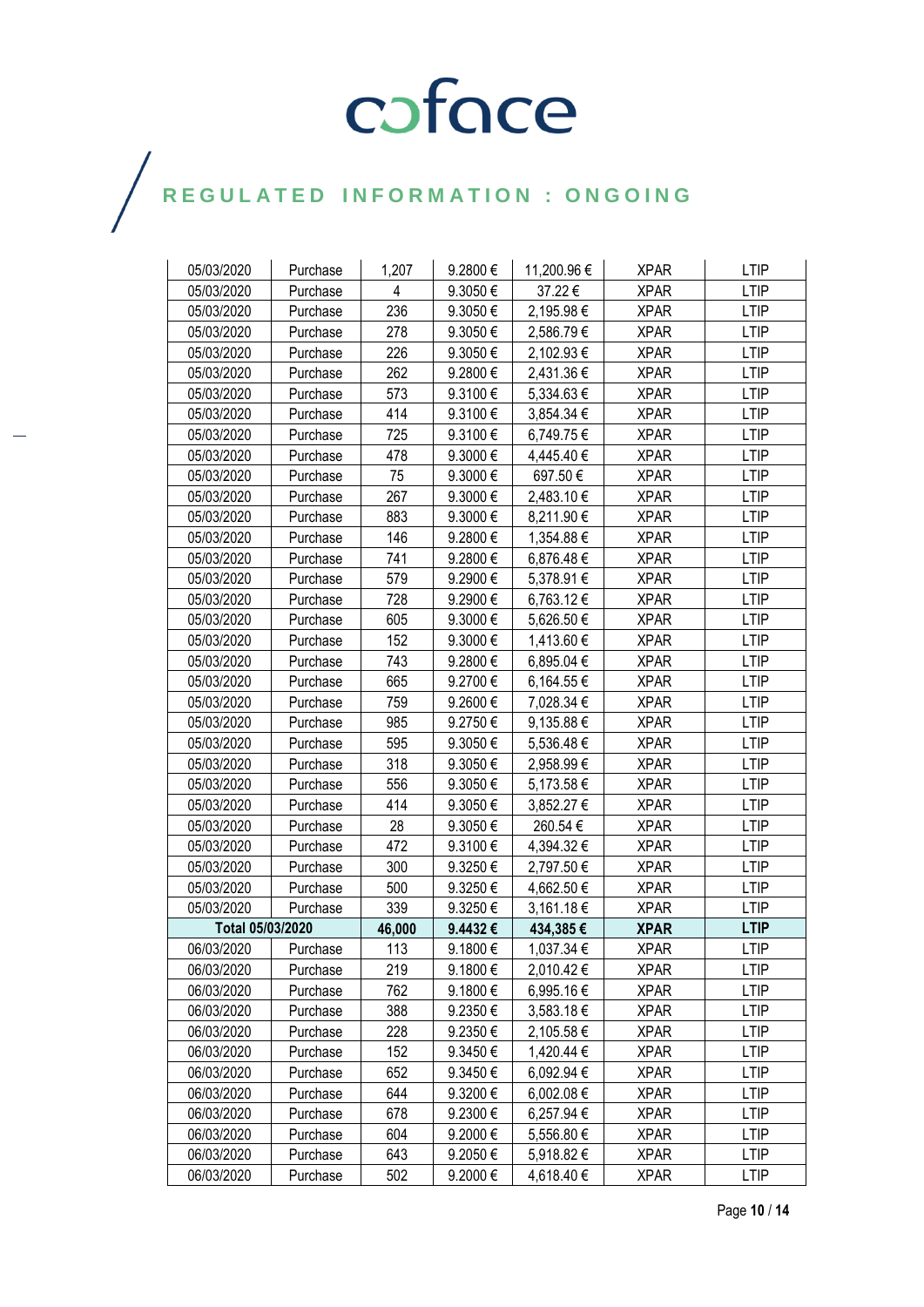| 06/03/2020 | Purchase | 129 | 9.2000€ | 1,186.80 € | <b>XPAR</b> | <b>LTIP</b> |
|------------|----------|-----|---------|------------|-------------|-------------|
| 06/03/2020 | Purchase | 580 | 9.2300€ | 5,353.40 € | <b>XPAR</b> | <b>LTIP</b> |
| 06/03/2020 | Purchase | 281 | 9.2850€ | 2,609.09€  | <b>XPAR</b> | <b>LTIP</b> |
| 06/03/2020 | Purchase | 135 | 9.2850€ | 1,253.48 € | <b>XPAR</b> | <b>LTIP</b> |
| 06/03/2020 | Purchase | 102 | 9.2850€ | 947.07€    | <b>XPAR</b> | <b>LTIP</b> |
| 06/03/2020 | Purchase | 179 | 9.2850€ | 1,662.02 € | <b>XPAR</b> | <b>LTIP</b> |
| 06/03/2020 | Purchase | 327 | 9.2550€ | 3,026.39 € | <b>XPAR</b> | <b>LTIP</b> |
| 06/03/2020 | Purchase | 395 | 9.2550€ | 3,655.73 € | <b>XPAR</b> | <b>LTIP</b> |
| 06/03/2020 | Purchase | 157 | 9.2400€ | 1,450.68 € | <b>XPAR</b> | <b>LTIP</b> |
| 06/03/2020 | Purchase | 316 | 9.2400€ | 2,919.84 € | <b>XPAR</b> | <b>LTIP</b> |
| 06/03/2020 | Purchase | 135 | 9.2400€ | 1,247.40 € | <b>XPAR</b> | <b>LTIP</b> |
| 06/03/2020 | Purchase | 737 | 9.2450€ | 6,813.57 € | <b>XPAR</b> | <b>LTIP</b> |
| 06/03/2020 | Purchase | 483 | 9.2300€ | 4,458.09 € | <b>XPAR</b> | <b>LTIP</b> |
| 06/03/2020 | Purchase | 178 | 9.2300€ | 1,642.94 € | <b>XPAR</b> | <b>LTIP</b> |
| 06/03/2020 | Purchase | 100 | 9.2000€ | 920.00€    | <b>XPAR</b> | <b>LTIP</b> |
| 06/03/2020 | Purchase | 449 | 9.2000€ | 4,130.80 € | <b>XPAR</b> | <b>LTIP</b> |
| 06/03/2020 | Purchase | 503 | 9.1950€ | 4,625.09 € | <b>XPAR</b> | <b>LTIP</b> |
| 06/03/2020 | Purchase | 138 | 9.1950€ | 1,268.91 € | <b>XPAR</b> | <b>LTIP</b> |
| 06/03/2020 | Purchase | 767 | 9.1800€ | 7,041.06 € | <b>XPAR</b> | <b>LTIP</b> |
| 06/03/2020 | Purchase | 670 | 9.1800€ | 6,150.60 € | <b>XPAR</b> | <b>LTIP</b> |
| 06/03/2020 | Purchase | 35  | 9.1450€ | 320.08€    | <b>XPAR</b> | <b>LTIP</b> |
| 06/03/2020 | Purchase | 576 | 9.1450€ | 5,267.52 € | <b>XPAR</b> | <b>LTIP</b> |
| 06/03/2020 | Purchase | 803 | 9.1400€ | 7,339.42 € | <b>XPAR</b> | <b>LTIP</b> |
| 06/03/2020 | Purchase | 182 | 9.1450€ | 1,664.39 € | <b>XPAR</b> | <b>LTIP</b> |
| 06/03/2020 | Purchase | 410 | 9.1450€ | 3,749.45 € | <b>XPAR</b> | <b>LTIP</b> |
| 06/03/2020 | Purchase | 246 | 9.1050€ | 2,239.83 € | <b>XPAR</b> | LTIP        |
| 06/03/2020 | Purchase | 153 | 9.1050€ | 1,393.07 € | <b>XPAR</b> | <b>LTIP</b> |
| 06/03/2020 | Purchase | 9   | 9.1050€ | 81.95€     | <b>XPAR</b> | <b>LTIP</b> |
| 06/03/2020 | Purchase | 247 | 9.1050€ | 2,248.94 € | <b>XPAR</b> | <b>LTIP</b> |
| 06/03/2020 | Purchase | 595 | 9.1100€ | 5,420.45 € | <b>XPAR</b> | <b>LTIP</b> |
| 06/03/2020 | Purchase | 759 | 9.1700€ | 6,960.03 € | <b>XPAR</b> | LTIP        |
| 06/03/2020 | Purchase | 527 | 9.1700€ | 4,832.59 € | <b>XPAR</b> | <b>LTIP</b> |
| 06/03/2020 | Purchase | 270 | 9.1700€ | 2,475.90 € | <b>XPAR</b> | <b>LTIP</b> |
| 06/03/2020 | Purchase | 661 | 9.1700€ | 6,061.37 € | <b>XPAR</b> | <b>LTIP</b> |
| 06/03/2020 | Purchase | 419 | 9.1300€ | 3,825.47 € | <b>XPAR</b> | <b>LTIP</b> |
| 06/03/2020 | Purchase | 209 | 9.1200€ | 1,906.08 € | <b>XPAR</b> | <b>LTIP</b> |
| 06/03/2020 | Purchase | 203 | 9.1150€ | 1,850.35 € | <b>XPAR</b> | <b>LTIP</b> |
| 06/03/2020 | Purchase | 687 | 9.1150€ | 6,262.01 € | <b>XPAR</b> | <b>LTIP</b> |
| 06/03/2020 | Purchase | 132 | 9.1050€ | 1,201.86 € | <b>XPAR</b> | <b>LTIP</b> |
| 06/03/2020 | Purchase | 715 | 9.1250€ | 6,524.38 € | <b>XPAR</b> | <b>LTIP</b> |
| 06/03/2020 | Purchase | 107 | 9.1250€ | 976.38€    | <b>XPAR</b> | <b>LTIP</b> |
| 06/03/2020 | Purchase | 507 | 9.1250€ | 4,626.38 € | <b>XPAR</b> | <b>LTIP</b> |
| 06/03/2020 | Purchase | 527 | 9.1250€ | 4,808.88 € | <b>XPAR</b> | <b>LTIP</b> |
| 06/03/2020 | Purchase | 186 | 9.1250€ | 1,697.25 € | <b>XPAR</b> | <b>LTIP</b> |
| 06/03/2020 | Purchase | 628 | 9.1100€ | 5,721.08 € | <b>XPAR</b> | LTIP        |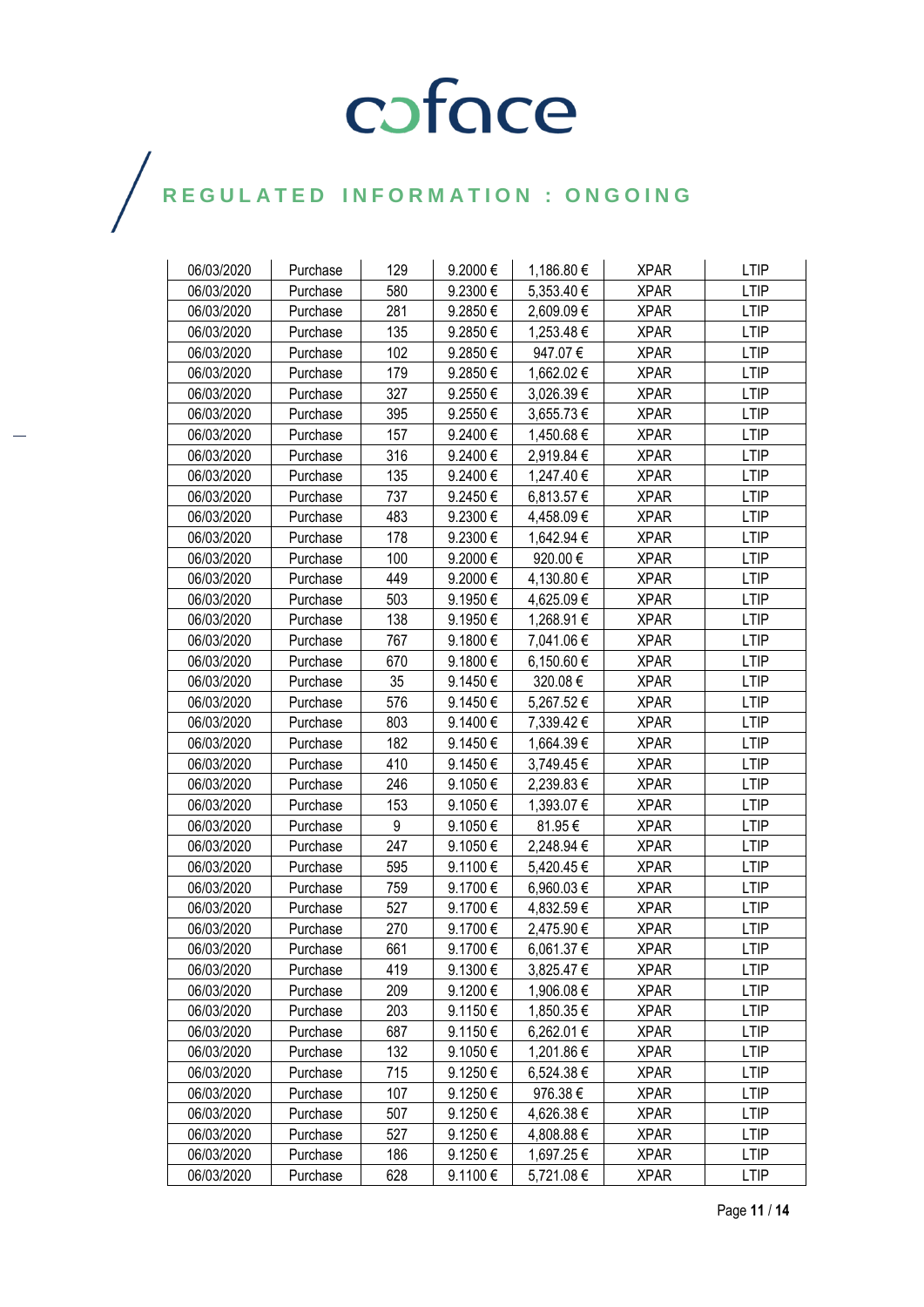| 06/03/2020 | Purchase | 12  | 9.1100€      | 109.32€        | <b>XPAR</b> | <b>LTIP</b> |
|------------|----------|-----|--------------|----------------|-------------|-------------|
| 06/03/2020 | Purchase | 98  | 9.1200€      | 893.76€        | <b>XPAR</b> | <b>LTIP</b> |
| 06/03/2020 | Purchase | 403 | 9.1200€      | 3,675.36 €     | <b>XPAR</b> | <b>LTIP</b> |
| 06/03/2020 | Purchase | 49  | 9.1200€      | 446.88€        | <b>XPAR</b> | <b>LTIP</b> |
| 06/03/2020 | Purchase | 827 | 9.1200€      | 7,542.24 €     | <b>XPAR</b> | <b>LTIP</b> |
| 06/03/2020 | Purchase | 464 | 9.1150€      | 4,229.36 €     | <b>XPAR</b> | <b>LTIP</b> |
| 06/03/2020 | Purchase | 244 | 9.1150€      | 2,224.06 €     | <b>XPAR</b> | <b>LTIP</b> |
| 06/03/2020 | Purchase | 8   | 9.1150€      | 72.92€         | <b>XPAR</b> | <b>LTIP</b> |
| 06/03/2020 | Purchase | 687 | 9.0900€      | 6,244.83 €     | <b>XPAR</b> | <b>LTIP</b> |
| 06/03/2020 | Purchase | 319 | 9.1100€      | 2,906.09€      | <b>XPAR</b> | <b>LTIP</b> |
| 06/03/2020 | Purchase | 192 | 9.1100€      | 1,749.12 €     | <b>XPAR</b> | <b>LTIP</b> |
| 06/03/2020 | Purchase | 724 | 9.1300€      | 6,610.12€      | <b>XPAR</b> | <b>LTIP</b> |
| 06/03/2020 | Purchase | 919 | 9.1800€      | 8,436.42 €     | <b>XPAR</b> | <b>LTIP</b> |
| 06/03/2020 | Purchase | 770 | 9.2000€      | 7,084.00 €     | <b>XPAR</b> | <b>LTIP</b> |
| 06/03/2020 | Purchase | 216 | 9.2000€      | 1,987.20 €     | <b>XPAR</b> | <b>LTIP</b> |
| 06/03/2020 | Purchase | 393 | 9.2000€      | 3,615.60 €     | <b>XPAR</b> | <b>LTIP</b> |
| 06/03/2020 | Purchase | 36  | 9.2300€      | 332.28€        | <b>XPAR</b> | <b>LTIP</b> |
| 06/03/2020 | Purchase | 70  | 9.2300€      | 646.10€        | <b>XPAR</b> | <b>LTIP</b> |
| 06/03/2020 | Purchase | 52  | 9.2300€      | 479.96€        | <b>XPAR</b> | <b>LTIP</b> |
| 06/03/2020 | Purchase | 28  | 9.2300€      | 258.44 €       | <b>XPAR</b> | <b>LTIP</b> |
| 06/03/2020 | Purchase | 606 | 9.2300€      | 5,593.38 €     | <b>XPAR</b> | <b>LTIP</b> |
| 06/03/2020 | Purchase | 648 | 9.1750€      | 5,945.40 €     | <b>XPAR</b> | <b>LTIP</b> |
| 06/03/2020 | Purchase | 691 | 9.1500€      | 6,322.65 €     | <b>XPAR</b> | <b>LTIP</b> |
| 06/03/2020 | Purchase | 147 | 9.1300€      | 1,342.11 €     | <b>XPAR</b> | <b>LTIP</b> |
| 06/03/2020 | Purchase | 727 | 9.1500€      | 6,652.05 €     | <b>XPAR</b> | <b>LTIP</b> |
| 06/03/2020 | Purchase | 1   | 9.1500€      | 9.15€          | <b>XPAR</b> | <b>LTIP</b> |
| 06/03/2020 | Purchase | 552 | 9.1450€      | 5,048.04 €     | <b>XPAR</b> | <b>LTIP</b> |
| 06/03/2020 | Purchase | 621 | 9.1450€      | 5,679.05 €     | <b>XPAR</b> | <b>LTIP</b> |
| 06/03/2020 | Purchase | 137 | 9.1450€      | 1,252.87 €     | <b>XPAR</b> | <b>LTIP</b> |
| 06/03/2020 | Purchase | 500 | 9.1450€      | 4,572.50€      | <b>XPAR</b> | <b>LTIP</b> |
| 06/03/2020 | Purchase | 164 | 9.1450€      | 1,499.78 €     | <b>XPAR</b> | <b>LTIP</b> |
| 06/03/2020 | Purchase | 495 | 9.1100€      | 4,509.45 €     | <b>XPAR</b> | <b>LTIP</b> |
| 06/03/2020 | Purchase | 69  | 9.1100€      | 628.59€        | <b>XPAR</b> | <b>LTIP</b> |
| 06/03/2020 | Purchase | 608 | 9.1050€      | 5,535.84 €     | <b>XPAR</b> | <b>LTIP</b> |
| 06/03/2020 | Purchase | 600 | 9.1350€      | 5,481.00 €     | <b>XPAR</b> | <b>LTIP</b> |
| 06/03/2020 | Purchase | 80  | $9.1350 \in$ | 730.80€        | <b>XPAR</b> | <b>LTIP</b> |
| 06/03/2020 | Purchase | 468 | 9.1550€      | 4,284.54 €     | <b>XPAR</b> | <b>LTIP</b> |
| 06/03/2020 | Purchase | 293 | 9.1550€      | 2,682.42 €     | <b>XPAR</b> | <b>LTIP</b> |
| 06/03/2020 | Purchase | 28  | 9.1550€      | 256.34 €       | <b>XPAR</b> | <b>LTIP</b> |
| 06/03/2020 | Purchase | 66  | 9.1550€      | 604.23€        | <b>XPAR</b> | <b>LTIP</b> |
| 06/03/2020 | Purchase | 502 | 9.1550€      | 4,595.81 €     | <b>XPAR</b> | <b>LTIP</b> |
| 06/03/2020 | Purchase | 754 | 9.1550€      | 6,902.87 €     | <b>XPAR</b> | <b>LTIP</b> |
| 06/03/2020 | Purchase | 106 | 9.1850€      | 973.61€        | <b>XPAR</b> | <b>LTIP</b> |
| 06/03/2020 | Purchase | 412 | 9.1850€      | 3,784.22 €     | <b>XPAR</b> | <b>LTIP</b> |
| 06/03/2020 | Purchase | 392 | 9.1850€      | $3,600.52 \in$ | <b>XPAR</b> | <b>LTIP</b> |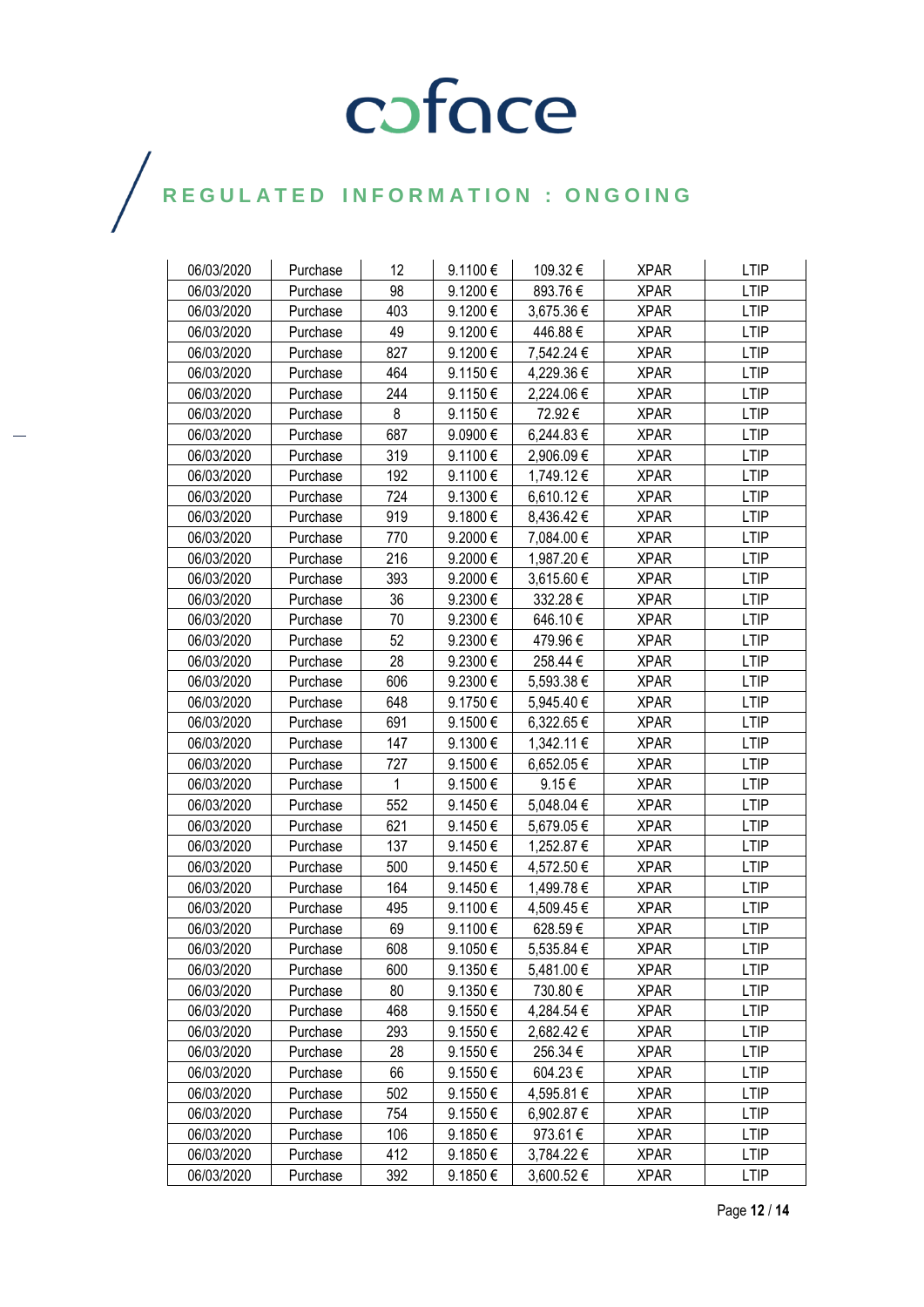| Total 02/03/2020 - 06/03/2020 |  |          | 211,000 | 9.6111€      | 2,027,948€ |             | <b>LTIP</b> |
|-------------------------------|--|----------|---------|--------------|------------|-------------|-------------|
| Total 06/03/2020              |  |          | 45,000  | 9.1740€      | 412,831€   | <b>XPAR</b> | <b>LTIP</b> |
| 06/03/2020                    |  | Purchase | 44      | $9.1900 \in$ | 404.36 €   | <b>XPAR</b> | LTIP        |
| 06/03/2020                    |  | Purchase | 395     | 9.1900€      | 3,630.05 € | <b>XPAR</b> | LTIP        |
| 06/03/2020                    |  | Purchase | 679     | 9.1700€      | 6,226.43 € | <b>XPAR</b> | LTIP        |
| 06/03/2020                    |  | Purchase | 655     | 9.1750€      | 6,009.63€  | <b>XPAR</b> | LTIP        |
| 06/03/2020                    |  | Purchase | 529     | $9.1650 \in$ | 4,848.29 € | <b>XPAR</b> | LTIP        |
| 06/03/2020                    |  | Purchase | 276     | $9.1650 \in$ | 2,529.54 € | <b>XPAR</b> | <b>LTIP</b> |
| 06/03/2020                    |  | Purchase | 722     | $9.1750 \in$ | 6,624.35 € | <b>XPAR</b> | <b>LTIP</b> |
| 06/03/2020                    |  | Purchase | 756     | 9.2200€      | 6,970.32 € | <b>XPAR</b> | <b>LTIP</b> |
| 06/03/2020                    |  | Purchase | 205     | 9.2150€      | 1,889.08€  | <b>XPAR</b> | <b>LTIP</b> |
| 06/03/2020                    |  | Purchase | 74      | 9.2150€      | 681.91€    | <b>XPAR</b> | <b>LTIP</b> |
| 06/03/2020                    |  | Purchase | 371     | 9.2150€      | 3,418.77 € | <b>XPAR</b> | <b>LTIP</b> |
| 06/03/2020                    |  | Purchase | 147     | 9.2150€      | 1,354.61 € | <b>XPAR</b> | <b>LTIP</b> |
| 06/03/2020                    |  | Purchase | 279     | $9.1650 \in$ | 2,557.04 € | <b>XPAR</b> | <b>LTIP</b> |
| 06/03/2020                    |  | Purchase | 773     | $9.1650 \in$ | 7,084.55 € | <b>XPAR</b> | LTIP        |
| 06/03/2020                    |  | Purchase | 278     | $9.1950 \in$ | 2,556.21 € | <b>XPAR</b> | LTIP        |
| 06/03/2020                    |  | Purchase | 500     | 9.1950€      | 4,597.50€  | <b>XPAR</b> | LTIP        |